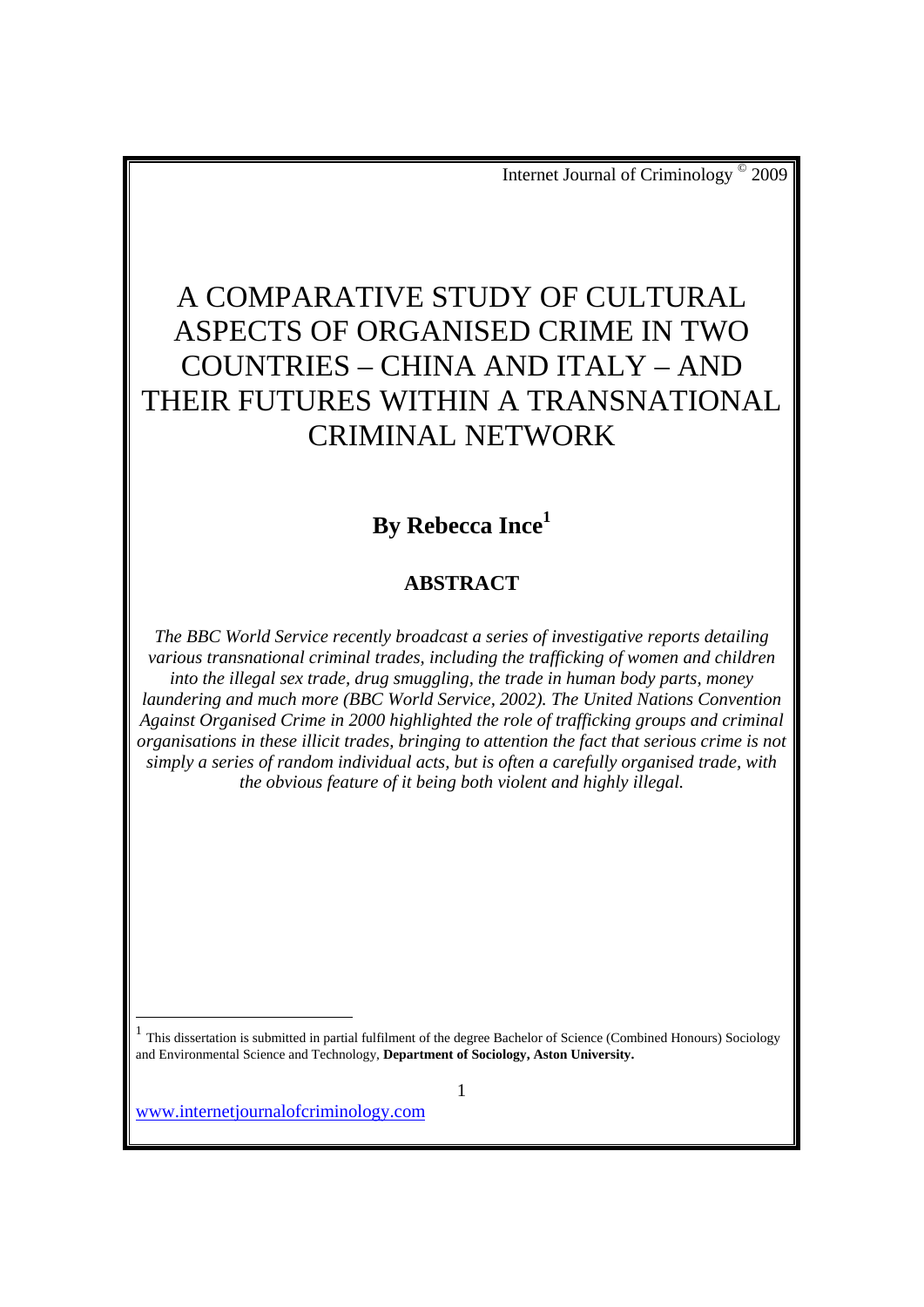### **1. INTRODUCTION**

The BBC World Service recently broadcast a series of investigative reports detailing various transnational criminal trades, including the trafficking of women and children into the illegal sex trade, drug smuggling, the trade in human body parts, money laundering and much more (BBC World Service, 2002). The United Nations Convention Against Organised Crime in 2000 highlighted the role of trafficking groups and criminal organisations in these illicit trades, bringing to attention the fact that serious crime is not simply a series of random individual acts, but is often a carefully organised trade, with the obvious feature of it being both violent and highly illegal.

Two of the most notoriously violent criminal gangs in the world are the Sicilian Mafia and the Chinese Triads, made famous by films such as the Godfather and Enter the Dragon, capturing the imagination of the audience with their secret initiation rituals and mysterious codes. These two organisations have been noted as two of the most successful and powerful criminal organisations in the world (Castells, 2000 and Paoli, 2004), and this has been attributed to their long histories and strong cultural identities (Castells, 2000, Fukuyama, 1996) with the Triads and the Mafias reflecting some distinctive traits of their respective national cultures. Certain cultural features, such as the nature of the exchange of social capital, and the absence of trust in a society, have certainly contributed to the formation and growth of these two organisations (Fukuyama, 1996) generating, over time, distinctive aspects of their behaviour, such as the strict family-like loyalty and rigid hierarchical structures. These traits are the binding force between members and the framework for their success, but do they help or hinder the Mafias' and Triads' activities as part of a transnational criminal network?

The research in this dissertation is presented in the form of an extended literature review, as field work in the sphere of organised crime could be considered, at least, a little dangerous and impractical.

## *1.1 Research Question*

The aim of this dissertation is to describe the relationship between national culture and organised crime within two countries – China and Italy, in a discussion of Hofstede's cultural dimensions and Fukuyama's 'Trust' theory. The paper shall compare and contrast aspects of the national cultures of Italy and China, and the links between those aspects and the behaviour of the major criminal organisations associated with Italy and China, both within their own nation states and as part of the transnational criminal network.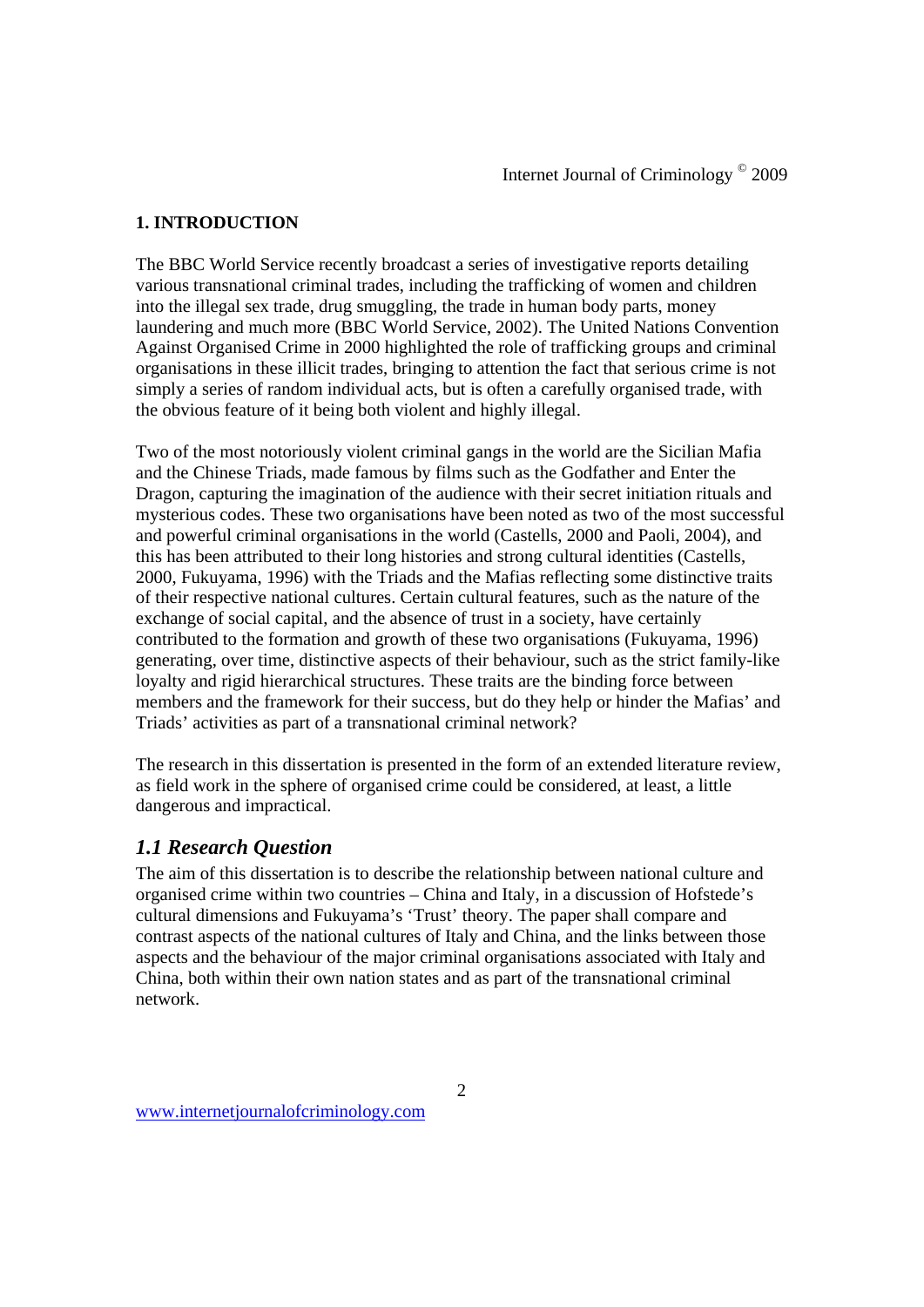## *1.2 Defining organised crime*

This alone is a difficult task, because of the ambiguity of both words in the term 'organised crime', and although some would say that it is impossible to create a single adequate definition (Block & Chambliss, 1981) it is important to define what organised crime does **not** include, which is individual or micro-level (i.e. groups of a very few people) criminal acts such as petty theft, random acts of violence, robberies, joyriding, etc. Similarly, the crimes of rape, murder, assault and violence against property, for the sole purpose of committing those acts, are also not included. For example, Jack the Ripper and his activities do not fall into our category of organised crime, although as an individual he may have been described as 'organised'. 'Criminal conduct' within the organisations studied here, can include any of the individual crimes listed above, but the important difference is that those crimes are committed under the authority of the organisation that the individual belongs to.

McIntosh, (in Block and Chambliss, 1981, Chapter III, p118) cites the distinction between amateur and professional crime: *"Professional criminals are people whose major occupational role is a criminal one, although they may have another nominal one as well",* and an adequate summary and useful starting point for this paper is the definition given by Chow (2003, p484), which defines organised crime as:

 *"A group of persons or entities acting in concert to engage in criminal conduct within an overall organisational structure and under the direction of an individual group or group of individuals".* 

### **1.2.1 Transnational Organised Crime**

Both Fukuyama (1996) and Castells (2000) have identified that in recent years the world has undergone a rapid process of modernization, both industrially and culturally. Castells dubs this the 'Information Age' in which connections between geographically distant people and societies are both quick, and easy. Just as Chinese and Italian social history has shaped the formation of the Chinese Triads and the Italian Mafias, (as we shall see later) social, political and economic events have shaped the increase in, and awareness of, transnational crime, such as the spread of free trade economics, which made it easy to hide large quantities of money from illegal imports and exports (Williams, 2001), and as a boom in legal trade occurred, so a boom in illegal trade also occurred.

It is not the case that there is a single global criminal organisation (Galeotti, 2004), rather that what were originally separate organisations operating mainly within one or two countries, are now connecting in many illegal markets, particularly in the narcotics trade: heroin, cocaine and chemically manufactured drugs (Castells, 2000). Other markets include arms, people smuggling, tobacco smuggling, and counterfeiting (Castells, 2000 and Paoli, 2004). These markets require actors in various countries in various continents, and geographical distance no longer presents such an obstacle to business, due to the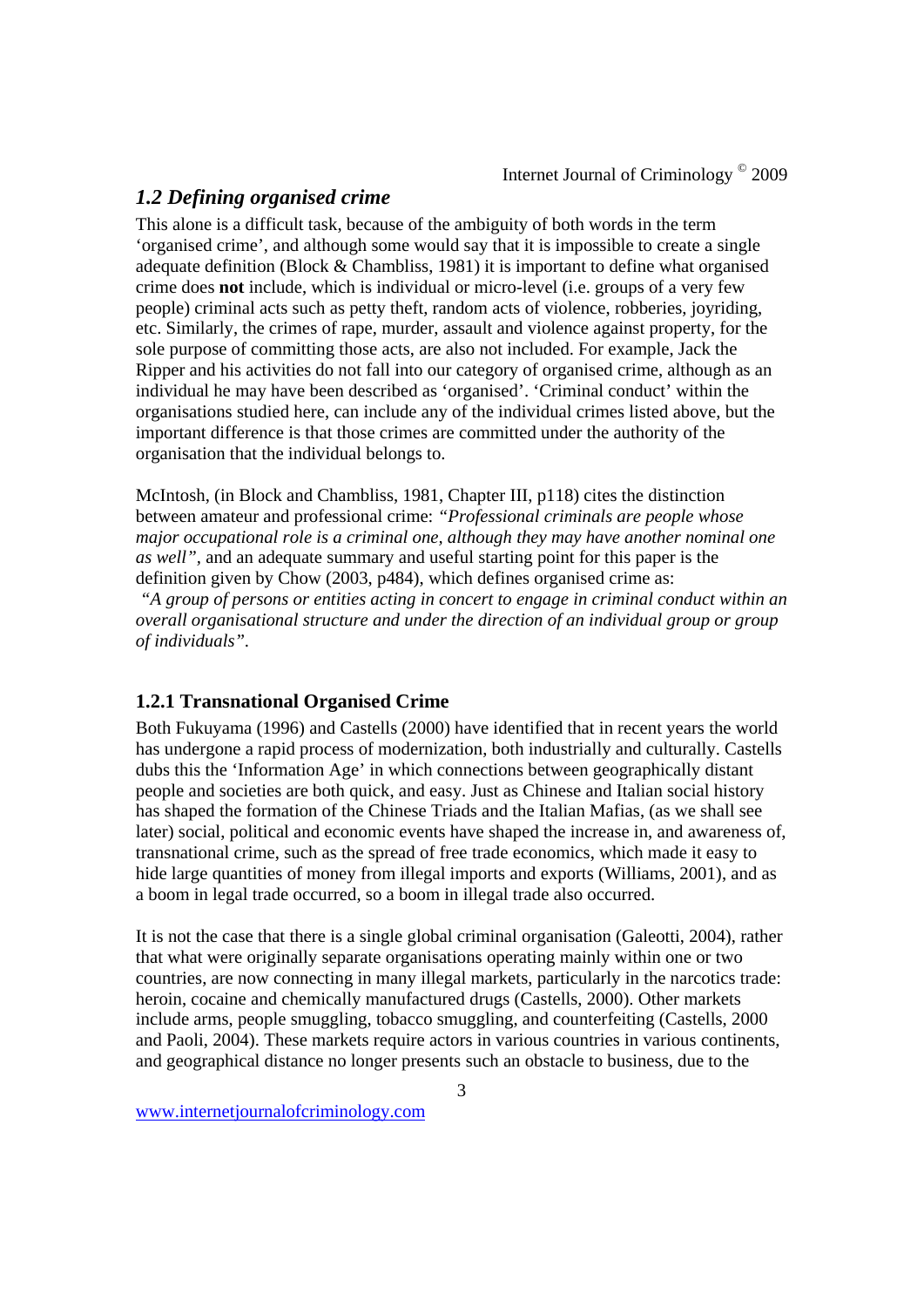Internet Journal of Criminology © 2009 availability of IT, which presents both new tools, and new targets (Williams, 2001).

Before looking at the Chinese Triads and the Italian Mafias as part of this network though, they should be introduced.

## *1.3 Italian Organised Crime*



*Figure 1.1 Provincial map of Italy. From www.justtouritaly.com* 

Organised crime in Italy, as defined above, is made up of four main groups, which through the course of this project shall be known collectively as the Italian Mafias, although where required they shall be called by their individual names:

- 1) Cosa Nostra (translates to 'our thing' in English) otherwise known as the Sicilian Mafia, which comprises at least 3000 male members, operating mainly in Sicily, the island off the South coast of Italy, which is also its own Italian province (Paoli, 2004).
- 2) La 'Ndrangheta (translates to 'The Honoured Society' in English) which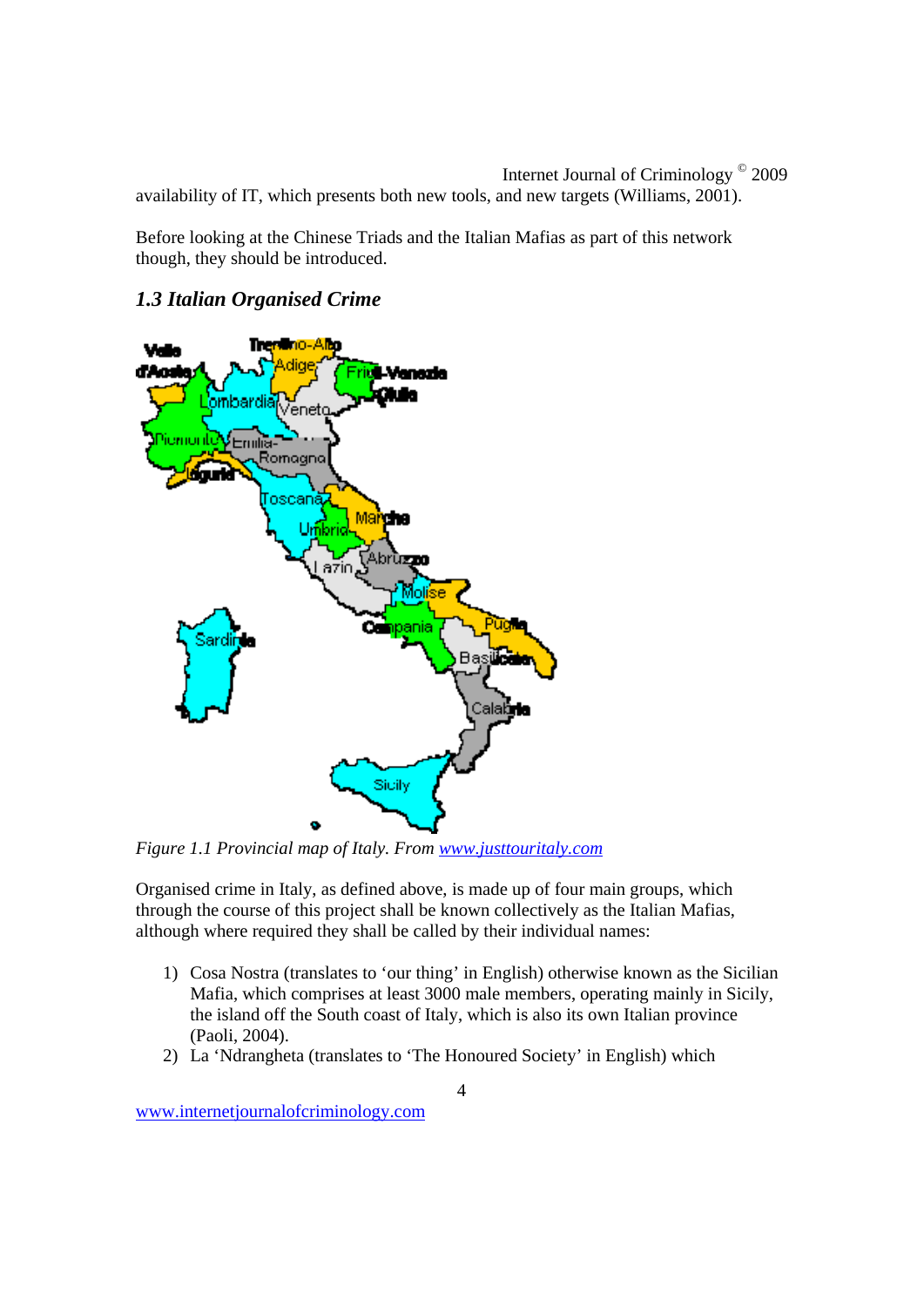comprises at least 5000 male members, operating in the province of Calabria in the South of Italy, although it has been claimed that since the capture of many of the top bosses of Cosa Nostra, membership has increased (La Sorte, 2004).

- 3) The Camorra (a general term for a secret group or society), which is a collection of independent criminal groups or gangs, operating in and around the city of Naples, in the province of Campania.
- 4) La Sacra Corona Unita, which incorporates various criminal groups in the South Eastern region of Puglia.

Groups 3 and 4 are worth noting, due to their location in the South of Italy, but neither is currently in operation as one organisation, and lack the cohesion (Paoli, 2004) to be considered as an established criminal organisation within the limits set by this project. The focus shall be placed upon Cosa Nostra and La 'Ndrangheta.

## **1.3.1 The Sicilian Mafia, an overview.**

The Sicilian Mafia has its roots in extortion within local communities, private protection, and tax enforcement (Gambetta, 1993, Sassoon, 1997), and continues to use these 'businesses' for constant revenue generation, but has been a major player in the international heroin trade since the 1950's, using their U.S. based groups to sell the Asian-grown drugs, making use of their location in the country with the highest demand for heroin (Nicaso and Lamothe, 1995, Sassoon, 1997). They have also had continued involvement in the illegal arms trade and tobacco smuggling (Dunnage, 2002).

Its members, both located in the U.S. and in Italy, refer to the Sicilian Mafia as 'Cosa Nostra', which translates to 'our thing' in English. Members know each other as 'men of honour', or Mafiosi (the singular term is Mafioso), although the latter term is usually used by outsiders.

## **Important rules within Cosa Nostra:**

- Involvement in prostitution is prohibited;
- No changing membership into another cosca (family);
- Only Sicilian men are allowed to become members:
- No women are allowed to become members;
- No settling outside of Sicily;
- No leaving the organisation once you have been initiated as a member.

(Paoli, 2004 and Dickie, 2004)

## **1.3.2 La 'Ndrangheta, an overview.**

'Ndrangheta differs from Cosa Nostra in that groups are usually made up of immediate family relations. A recruitment strategy is virtually unnecessary, as members are usually born or married directly into it (La Sorte, 2004). 'Ndrangheta groups are known by their village or family name.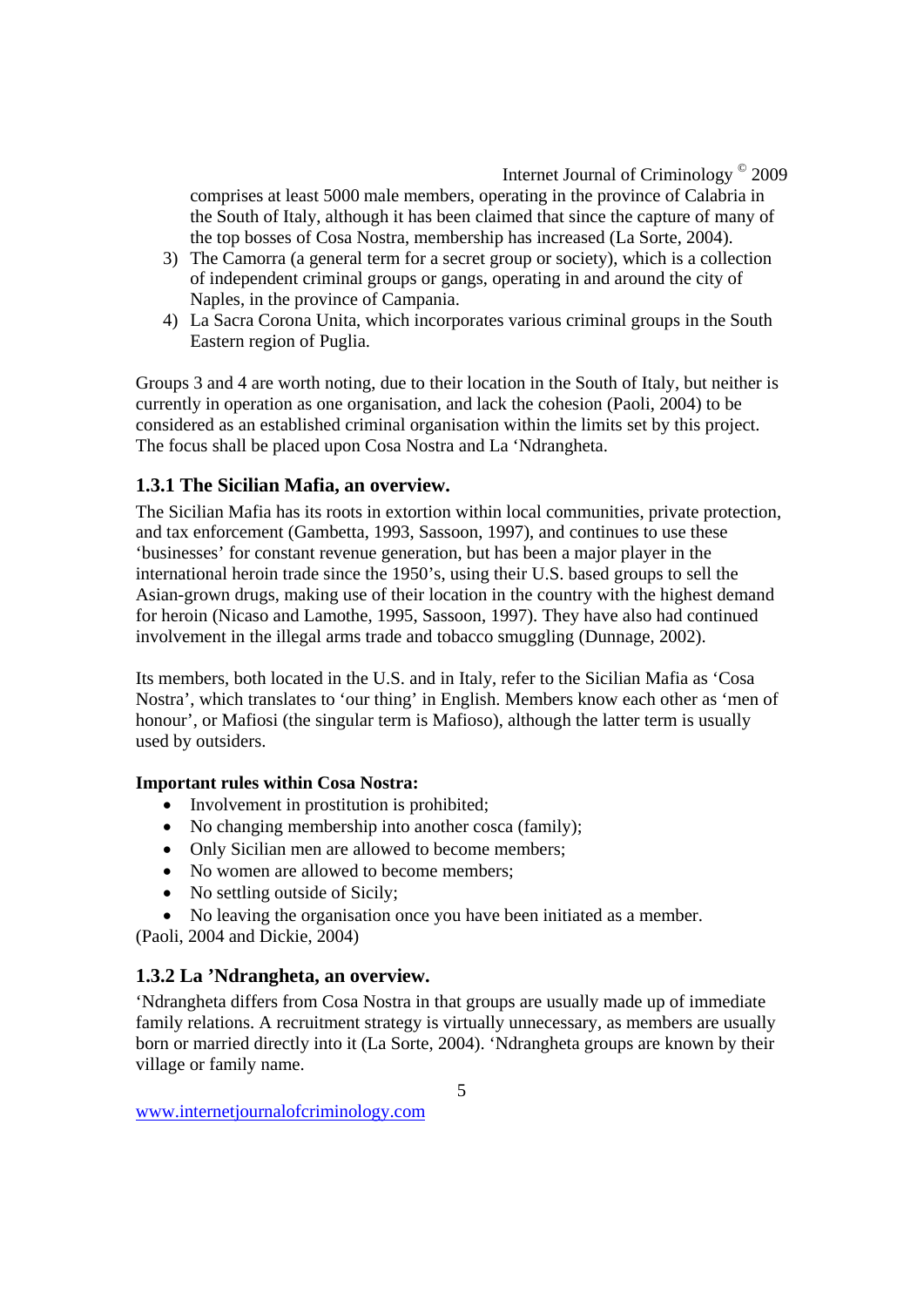'Ndrangheta also has interests in herion trafficking, but they have also been involved in smuggling and trafficking cocaine and marijuana from South America and North Africa (Paoli, 2004). They also retain local extortion and protection rackets, kidnapping, and the smuggling of any illicit goods, as guaranteed revenue generators, and acquiring public funds (Paoli, 2004), like Cosa Nostra. In fact, the arrests of many members of the Sicilian Mafia enabled La 'Ndrangheta to expand and gain power (La Sorte, 2004).

Capos of neighbouring districts will sometimes join forces to undertake large transactions or operations, such as contrabanding or drug smuggling (La Sorte, 2004) but are, in general, a more flexible organisation, using more entrepreneurial approaches, than Cosa Nostra (Paoli, 2004).

#### **Important Rules in La 'Ndrangheta**

Only Calabrian men can be initiated into La 'Ndrangheta.

Having introduced the Italian criminal organisations, it is time to compare them to their Chinese counterparts.

## *1.4 Chinese Organised Crime*

Unlike Italy, there is only one criminal organisation within China that has successfully infiltrated the government and established itself as a legitimate power within the community, and that is the Triad group. Interestingly, the title 'Triad' is one that its members never apply to themselves; it has been attached to them by a Western interpretation of their use of numerology in their many names and symbols over the years (Booth, 1999). Triad members are known as 'Men of Hung', both by outsiders and each other. This differs somewhat from the Sicilian mafia, whose name for themselves – Cosa Nostra – was only known to outsiders after Tommaso Buscetta gave evidence to Judge Falcone in the 1970s (Dickie, 2004).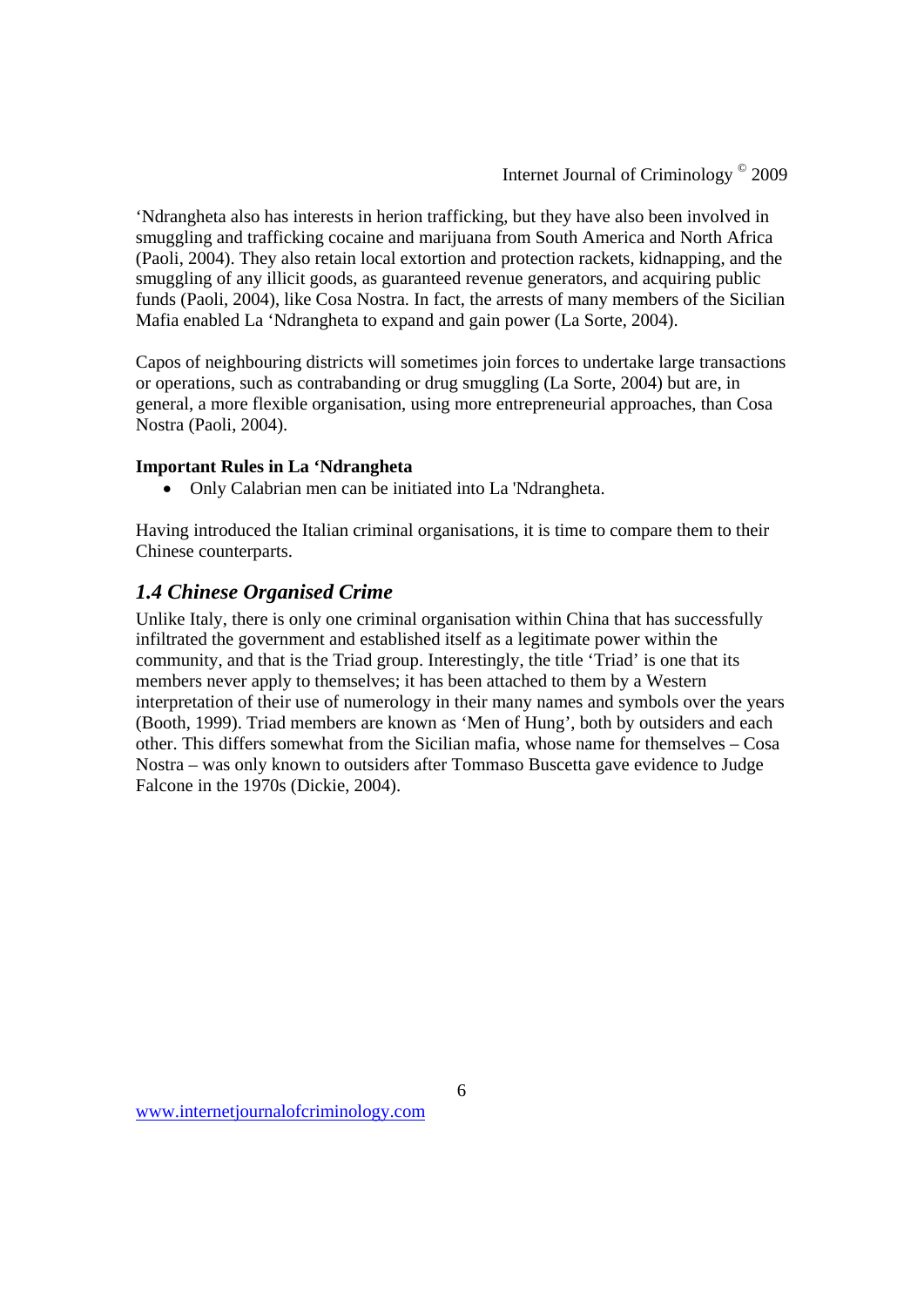

## **1.4.1 Introduction to the Chinese Triads**

*Figure 1.2 Provincial map of China, (maps-of-china.net*)

The Chinese Triads may have one overall name, but operate as a number of separate clans, or lodges, usually based upon kinship and ancestral ties, which relates back to the village of birth of the founder members of each lodge. Hong Kong holds approximately 160,000 members, in three clans – the14k, the Sun Yee On, and the Wo Group (Castells, 2000). Another large group called the United Bamboo has its home in Taiwan. The vast difference in membership between the Italian Mafias and the Triads is probably attributable to the correspondingly vast difference between their national populations.

Different lodges share the same hierarchical Triad structure, but each lodge, or clan, usually operates independently from the others, and, unlike the Sicilian Mafia, permssion is not required for one clan to undertake a business venture without including the others (Booth, 1999).

Historically, Triad activity has been concentrated in the southern and coastal provinces of Guangdong, Fujian, Guanxi and Zhejiang, in busy ports where there was ample opportunity and cash-flow to undertake illicit business activity (Booth, 1999). But despite their long history in China, it is now in Hong Kong that most of the Triads reside, whilst continuing to do business within China itself (Chow, 2003). In recent years, more Triad groups have been found to be working across China, such as the Hua clan in the Henan province (BBC, 2001).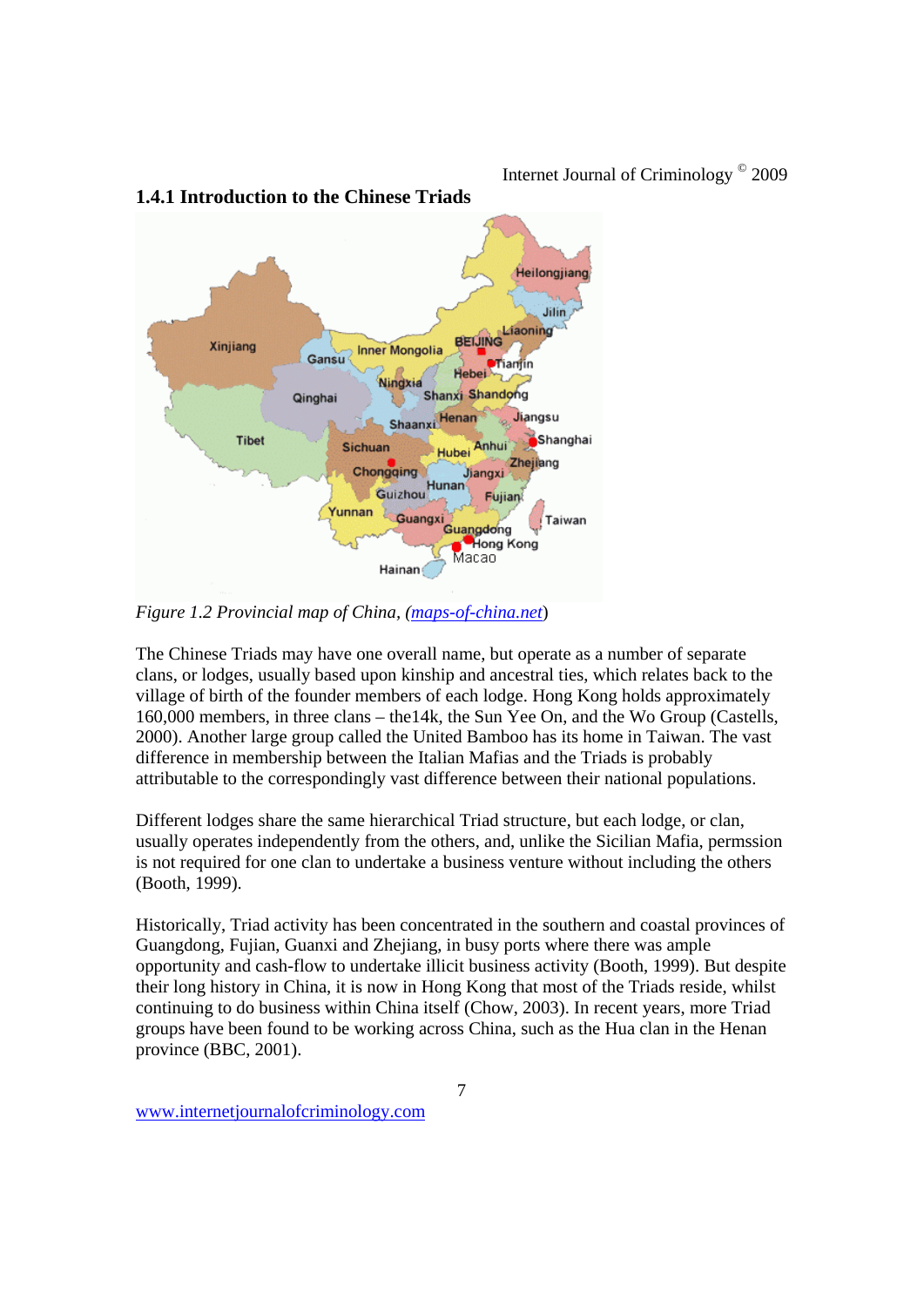## **Important rules**

The Triads do not have strict explicit rules like Cosa Nostra and 'Ndrangheta, and membership can be changed from one group to another, dependant upon location, particularly moving from one country to another (Lintner, 2004). But, like Cosa Nostra, women are not permitted to be members of the Triad organisations.

### **Business interests**

Many of the Triads' main interests are shared with the Mafias – particularly in heroin trafficking from the 'Golden Triangle': where the borders of Burma, Thailand and Laos meet (Castells, 2000). However, the Triads operate a trade of at least \$16bn in counterfeit goods (Chow, 2001) and are heavily involved in human trafficking, (Schloenhardt, 2001), often using smuggling routes that have already been established for narcotics. Many of these smuggling routes make use of ports in Taiwan (Taipei), Hong Kong and Macau, where there is a known Triad presence and good access to infrastructure, as well as ineffective border controls into Burma and Taiwan (Schloenhardt, 2001). Italy simply does not have the resource of large scale manufacturing plants, so the avenue of business in counterfeiting is not open to them, and the trafficking of women into the sex trade is prohibited under the rules of Cosa Nostra (Paoli, 2004). All three organisations have repeatedly used their drug trafficking routes for tobacco smuggling (Booth, 1999, Dickie, 2004).

## *1.5 Distinctive Characteristics of the Triads and the Italian Mafias*

There are a number of distinctive traits that all criminal organisations share, that are partly what make them so powerful, which are: *"durability over time, diversified interests, hierarchical structure, capital accumulation, reinvestment, access to political protection, and use of intimidation and violence to protect and promote their interests"* (La Sorte, 2004).

As we have seen above, the three organisations exhibit all of these traits, but in the eyes of Paoli (2004), Castells (2000) and Fukuyama (1996), the Triads and the Mafias exhibit some particularly strong cultural characteristics that are key to their notoriety and prolonged success. It is these traits that this dissertation aims to investigate in relation to the national cultures of the countries involved:

## **1.5.1 Loyalty, Silence and Collective Identities**

One of the most important aspects of the Triads and the Mafias' success is the sense of absolute loyalty that is instilled into the members as soon as they join. Both organisations perform a quasi-religious initiation ritual that is designed to create family-like ties – what Paoli (2004) terms 'brotherhood' ties – between the new member and the group. They become his new family, whether or not they are related to him by blood (which, in both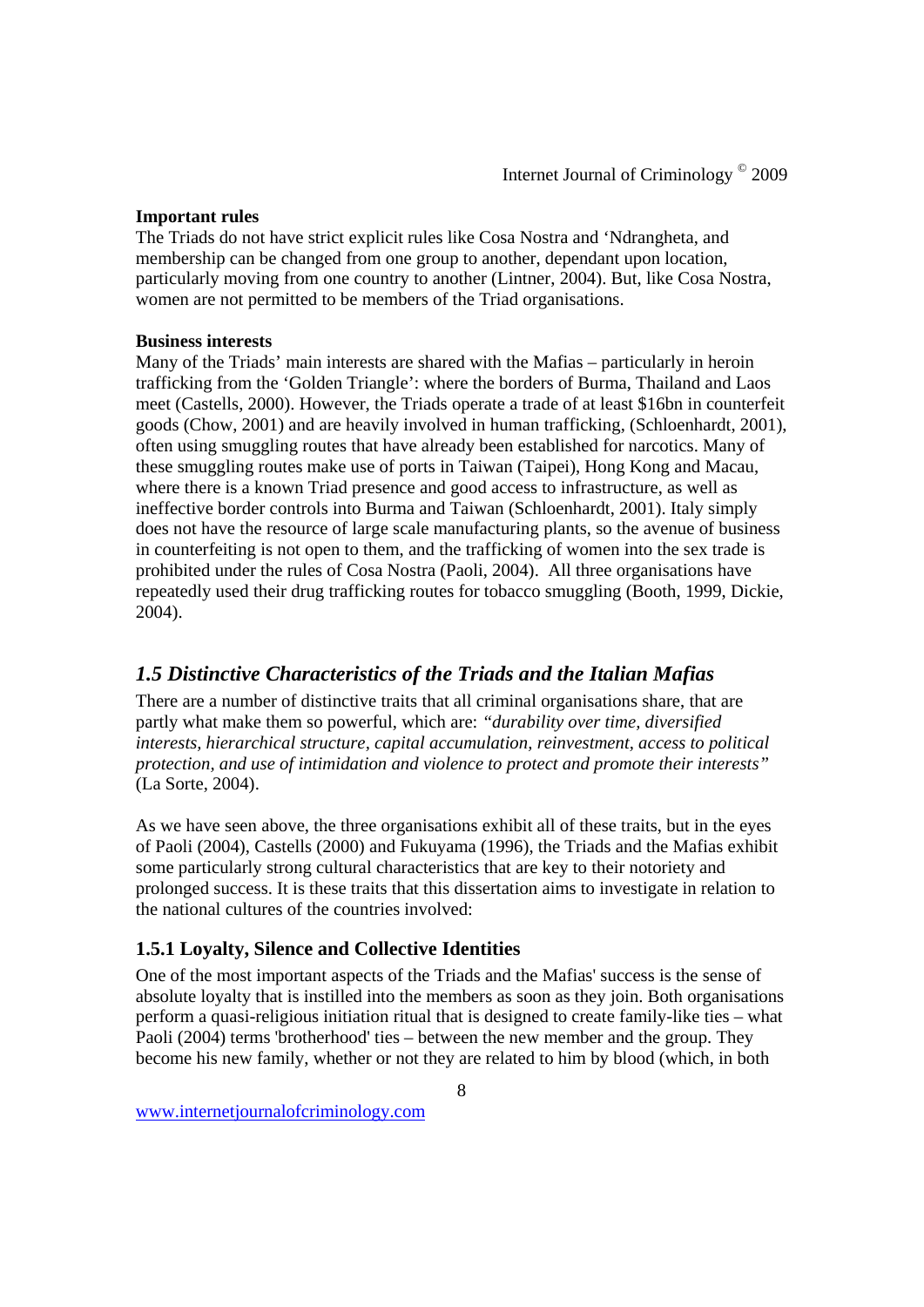Internet Journal of Criminology © 2009 cases, they often are), and his new identity revolves completely around his role within the Mafia family or Triad clan (Paoli, 2004 and Lintner, 2004). Here are some examples of initiation rituals:

#### **The Italian Mafias**

According to the testament of Tommaso Buscetta (in Dickie, 2004) the Cosa Nostra initiate is taken to a secluded place, where three men of honour from the same cosca are present. The oldest man speaks, stating that the purpose of 'quesa cosa' (this thing) is to *"protect the weak and eliminate the oppressors"*. Then they prick a finger and the blood falls on a picture of the Virgin Mary. The new member must hold the burning image until it has burned out, then swear to be faithful to the principles of Cosa Nostra (Our Thing), reciting the words *"may my flesh burn like this holy picture if I am unfaithful to this oath".* 

The initiation ritual for 'Ndrangheta is very similar, burning a picture of the Virgin Mary, swearing oaths of obedience, loyalty and silence (Paoli, 2004) but it is spoken quickly in the local Calabrian dialect, making it difficult even for Italians from other provinces to understand (La Sorte, 2004).

#### **Triads**

Chosen members are initiated in a secret place, with a picture of their ancestral deity, where the following oath is taken, with incense burning in the room. The initiate's finger is also pricked and he must taste his own blood.

*"I shall suffer death by five hundred thunderbolts if I do not keep this oath. I will always acknowledge my Hung brothers when they identify themselves. If I ignore them I shall be killed by a myriad of swords. If I am arrested after committing an offence, I must accept my punishment and never try to implicate any of my sworn brothers. If I do, I will be killed by five hundred thunderbolts."*  (Lintner, 2004, p87)

Assuming that these details of the initiation rituals are true, there are a number of identical practices – the pricking of the finger, the symbolic use of blood, the pictures used, the threat of violence and pain if the oath is broken. The Triad initiation ritual is different in language to that of the Mafias, paying more attention to warning the initiate of the consequences of breaking the oath, whereas the Mafia ritual describes a general ethical goal of 'protecting the weak and eliminating the oppressors'. The two rituals show parallels in the use of religious ceremony as a template – the picture of the Virgin Mary and the ancestral deity representing Catholicism and Confucianism respectively.

#### **1.5.2 Desire for power**

Another important similarity between Cosa Nostra, La 'Ndrangheta and the Chinese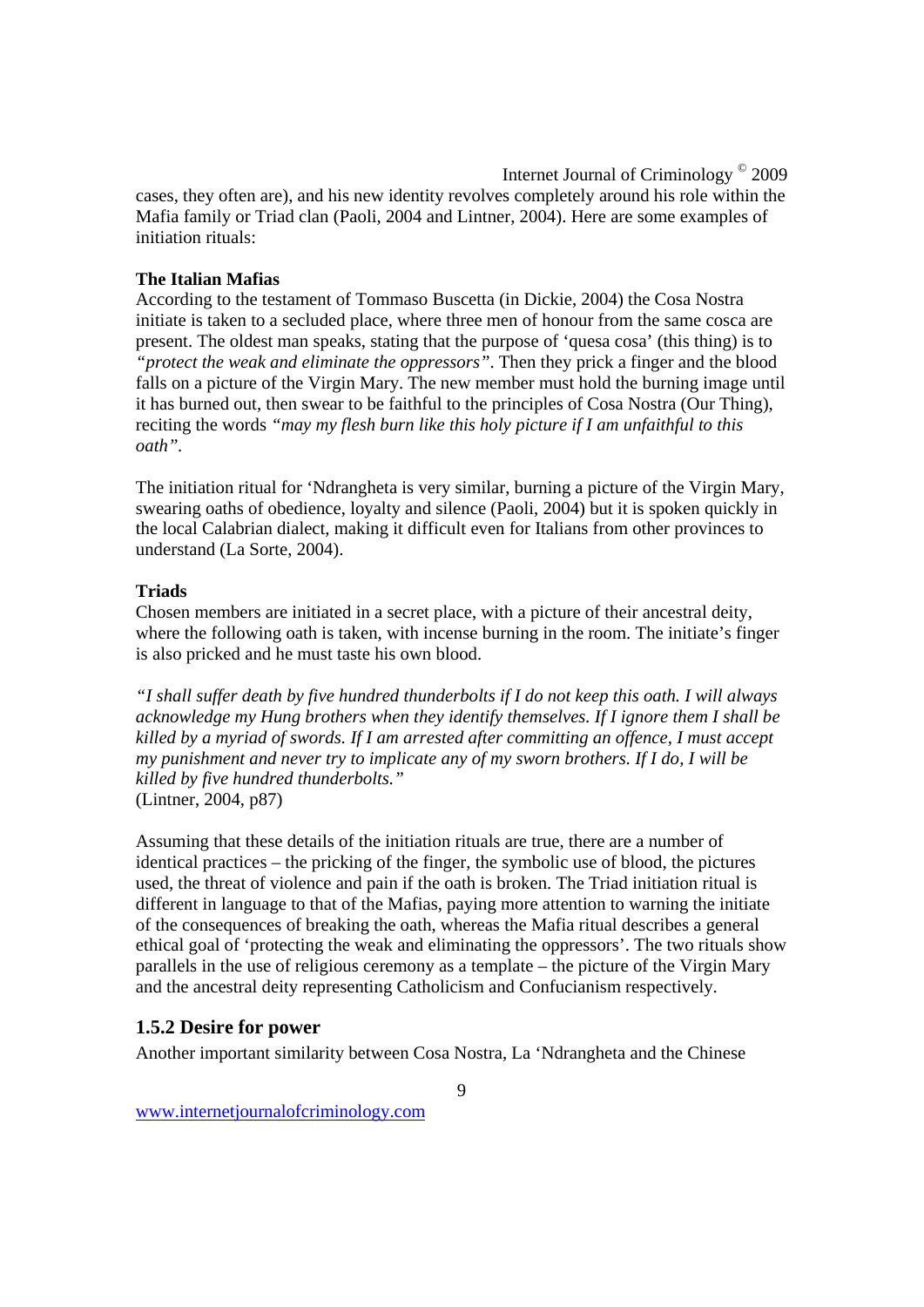Triads, is their continued use of protection rackets and extortion in local businesses, both as a source of income (Paoli, 2004), and a form of social control. The strong desire to exercise power and control, both over their members, and over their communities, is what makes the Triads and the Mafias different from other criminal organisations who are defined simply by their involvement in the transport, production or sale of illegal goods and services (Paoli, 2004 and Dunnage, 2002). It is what makes them, along with the Japanese Yakuza, the most powerful and complex criminal organisations in the world (Castells, 2000). Marino Mannoia, an ex Mafioso, describes it thus:

*"Do you know why I entered Cosa Nostra? Because before in Palermo I was Mr Nobody. Afterwards, wherever I went, heads lowered. And to me this is priceless."* (Paoli, 2004, p 23)

The desire for recognition, the feeling of achieving social status, and the sense of belonging to a collective, are key motivators behind joining a criminal organisation such as the Italian Mafias (Fukuyama, 1996) or the Chinese Triads (Booth, 1999). Both of the Italian Mafia groups, and the Chinese Triads, have managed to create selflegitimising shadow states, in which they become autonomous political and economic forces (Sassoon, 1997 and Paoli, 2004), but this can only have been achieved with either an absence of, or collusion with, the state.

## **1.5.3 Relationships with/infiltration of the government**

Mafiosi have long been a part of Sicilian, and indeed Italian state institutions, often becoming members of parliament (MPs) or at least advisers to MPs, judges, police officers, lawyers, and so on (Dunnage, 2002). If they did not occupy these positions, with or without violence they could often find a way of bribing or blackmailing the person who did (Dickie, 2004), in order to exercise control over the local community. This has been the case since at least the late  $19<sup>th</sup>$  century (Chubb, 1996). Mafia ranks are rarely made up of professionally qualified people, relying instead upon people in the mid-ranks of society, such as shopkeepers, gardeners, builders and various other business owners, such as transport or haulage companies, which are often simply a legitimate façade for illegitimate business (Dunnage, 2002). There was recently an investigation into ties between the former Italian Prime Minister, Giulio Andreotti, and the Sicilian Mafia, and, although he was cleared, it would not have been the first time that a senior Italian politician had been colluding with, if not a member of, one of the Mafia organisations in Italy (Dickie, 2004).

The Triads, on the other hand, despite also running legal businesses for illegal purposes, have many well educated and professional members, such as lawyers and accountants, using their expertise almost solely for illegal purposes (Booth, 1999, Lintner, 2004). The Italian Mafias need members to not be absorbed by their daily job so they can work for them, whilst also maintaining at least a meagre living elsewhere, aiding the concealment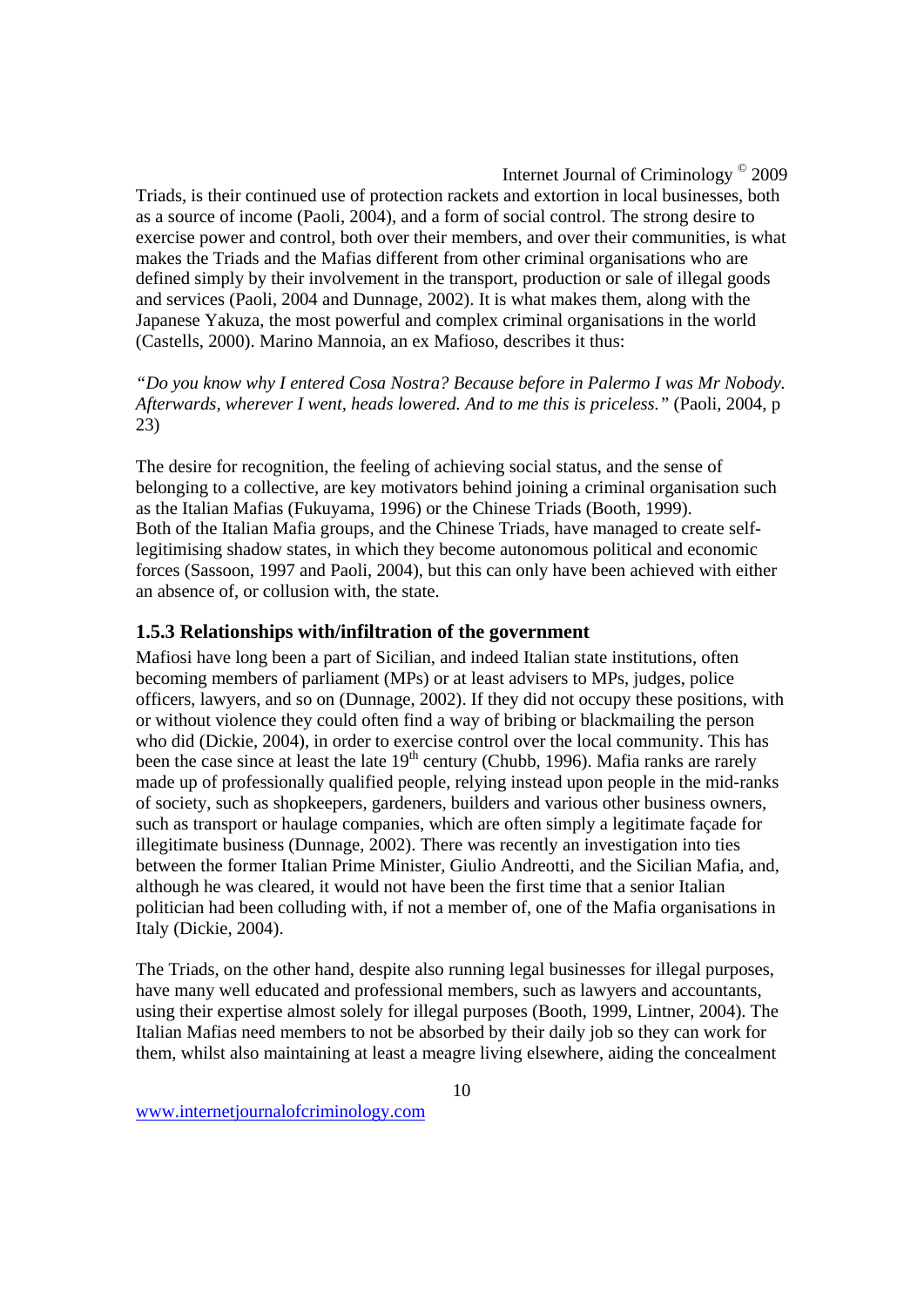of Mafia business. Triads are, if it were possible, even more embedded into Chinese society than the Mafias, and in Chow's (2003) view, the economy. The professionals in a triad gang usually work only for their Triad boss, and are not motivated to work legitimately by fear of arrest because the 'front' of being a legitimate lawyer or accountant is enough - the police concentrate more upon trying to catch the street criminals than the men in the offices (Chow, 2003). The use of bribery is also common in Triad operations, for example, Lai Chan Xing, a Chinese businessman working in the Fujian province, had strong enough connections with officials of the Communist Party of China (CPC), the security services, senior police officers, border officials and a Bank of China manager in Xiamen, to pay them off and employ Triad foot soldiers to smuggle goods internationally on his behalf (Lintner, 2004).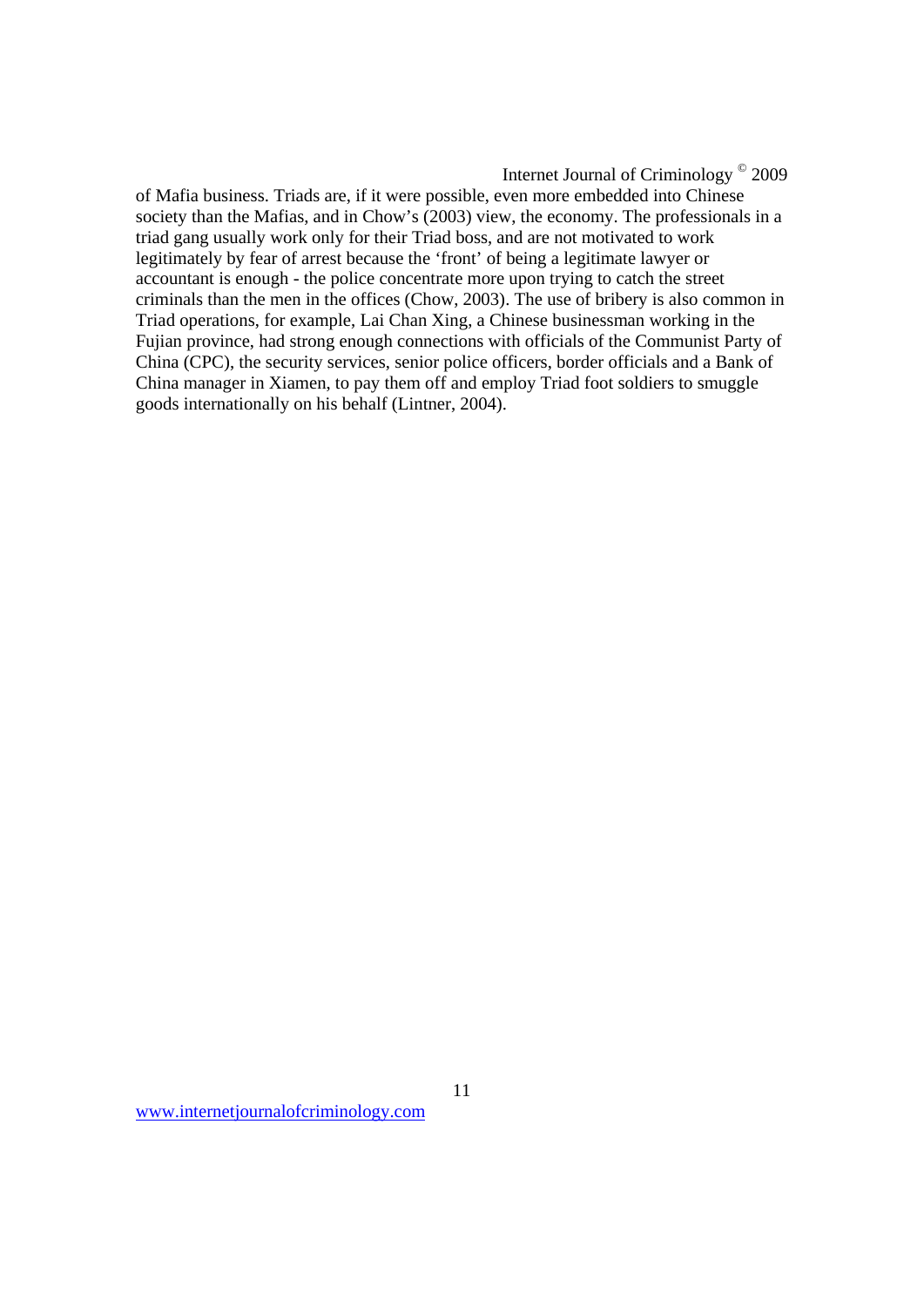## **1.5.4 Hierarchical Structures**

One of the most notorious traits, certainly of Cosa Nostra, is the hierarchical structure, with the 'Godfather' figure sitting at the top of the pyramid. It is one of the features of a very well organised and well established criminal fraternity (Cressey, 1972).

|                                 | <b>Boss of Palermo Comission</b> |                                 |
|---------------------------------|----------------------------------|---------------------------------|
|                                 | Comission made up of bosses of   |                                 |
|                                 | each Mandamento (district)       |                                 |
| Capo di Mandamento              |                                  |                                 |
|                                 | Head of the district. A          |                                 |
|                                 | mandamento is made up of three   |                                 |
|                                 | neighbouring families, or cosche |                                 |
| Capo di cosca                   | Capo di cosca                    | Capo di cosca                   |
|                                 | Head of the family.              |                                 |
| Deputy capo and one or more     | Deputy capo and one or more      | Deputy capo and one or          |
| consigliere - advisers.         | consigliere - advisers           | more consigliere - advisers     |
| <b>Capodecina</b> (head of ten) | <b>Capodecina</b> (head of ten)  | <b>Capodecina</b> (head of ten) |
|                                 |                                  |                                 |
| Group of ten foot soldiers      | Group of ten foot soldiers       | Group of ten foot soldiers      |

*Table 1.1 Organisational Structure of Cosa Nostra, from Dickie (2004).* 

Cosa Nostra has a fixed pyramidal structure and its members are expected to abide by strict internal rules. Orders for any business venture and/or killing must originate from at least as high as the Capo di mandamento, and entrepreneurial activity is discouraged (Paoli, 2004). Cosa Nostra has its own 'court' to deal with arguments between cosche, and incidents of rule breaking (Dickie, 2004 and Paoli, 2004).

| <b>Capobastone</b> (head of command)                                                               |  |  |  |
|----------------------------------------------------------------------------------------------------|--|--|--|
| Designates territory between the quintino                                                          |  |  |  |
| <b>Quintino</b> – Five 'ndranghetisti sub-bosses                                                   |  |  |  |
| <b>Vangelista</b>                                                                                  |  |  |  |
| Controls a crew of piccioti, or a small neighbourhood. Has been initiated and sworn                |  |  |  |
| fidelity to the criminal life by swearing on the gospel.                                           |  |  |  |
| <b>Santista</b>                                                                                    |  |  |  |
| Can earn a proportion of profits due to length of service and/or proving himself as a good         |  |  |  |
| picciotta                                                                                          |  |  |  |
| Picciotti                                                                                          |  |  |  |
| Foot soldier                                                                                       |  |  |  |
| $TabL0$ , 1, 2, I a W duan ale at $\alpha$ at $\alpha$ at $\alpha$ at $\alpha$ and $\alpha$ (2001) |  |  |  |

*Table 1.2 La 'Ndrangheta structure From La Sorte (2004).*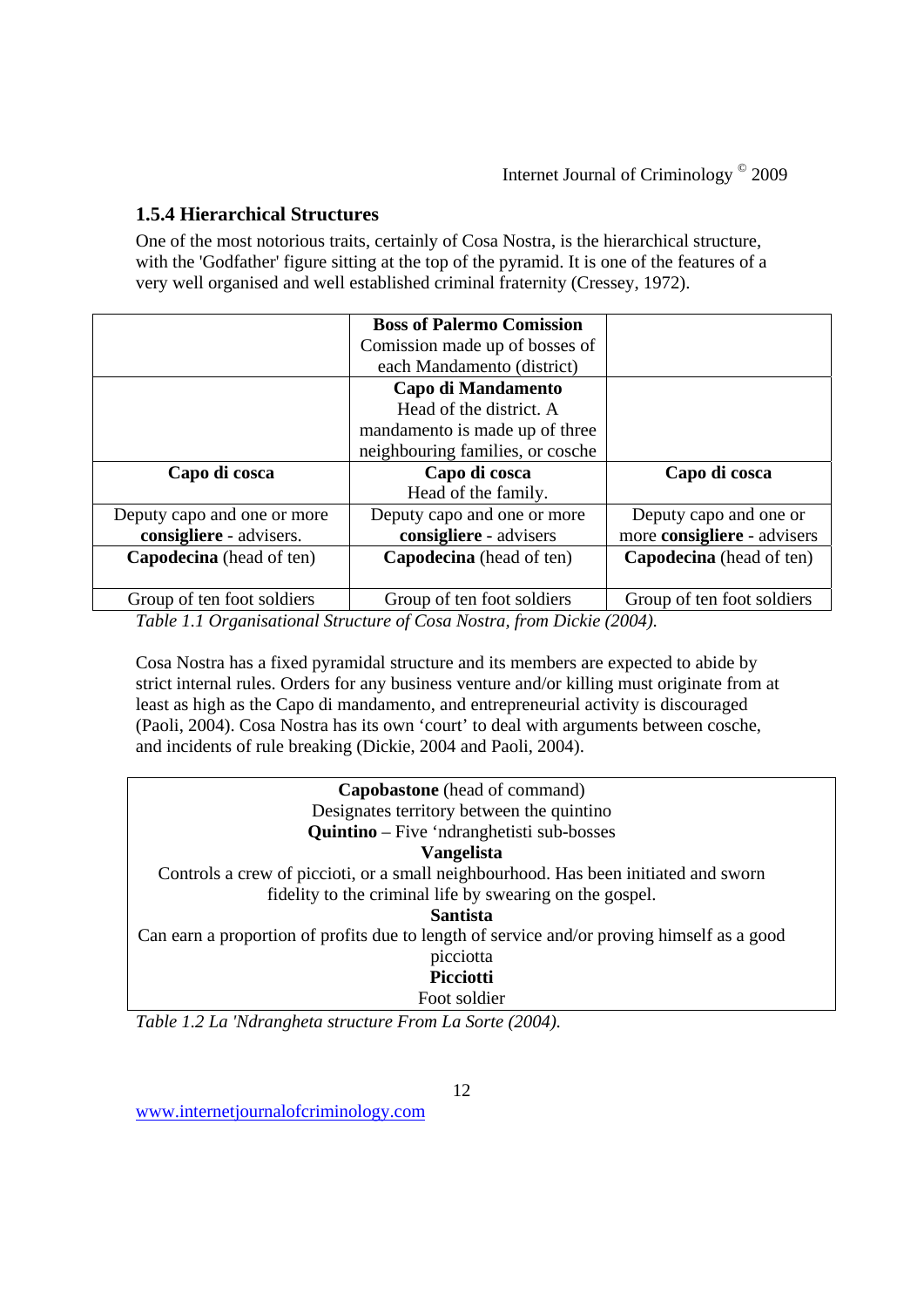Internet Journal of Criminology<sup>©</sup> 2000

| Internet Journal of Criminology<br>2009                                                        |                            |                                     |  |
|------------------------------------------------------------------------------------------------|----------------------------|-------------------------------------|--|
| Management of Principal Lodges, a confederate of a number of smaller lodges:                   |                            |                                     |  |
|                                                                                                | Shan Chu (489)             |                                     |  |
|                                                                                                | Master of the Mountain,    |                                     |  |
|                                                                                                | or Dragon Head.            |                                     |  |
|                                                                                                | The overall boss, usually  |                                     |  |
|                                                                                                | controlling finances.      |                                     |  |
|                                                                                                |                            |                                     |  |
|                                                                                                | Fu Shan Chu (438)          |                                     |  |
|                                                                                                | Deputy boss, adviser to    |                                     |  |
|                                                                                                | the Shan Chu.              |                                     |  |
|                                                                                                |                            |                                     |  |
| Heung Chu (438) Incense                                                                        | Both Heung Chu and Sin     | Sin Fung (438) Vanguard.            |  |
| Master.                                                                                        | Fung oversee promotions    |                                     |  |
|                                                                                                | and initiations, and order |                                     |  |
|                                                                                                | retribution for defaulting |                                     |  |
|                                                                                                | members                    |                                     |  |
|                                                                                                |                            |                                     |  |
| As part of a Principal Lodge, the Sheung Fa answers to the three ranks above, but in a smaller |                            |                                     |  |
| lodge that is not part of a consolidated group, the Sheung Fa is the highest level.            |                            |                                     |  |
|                                                                                                | <b>Sheung Fa/Chu Chi</b>   |                                     |  |
|                                                                                                | (438)                      |                                     |  |
|                                                                                                | Double Flower, or Snake    |                                     |  |
|                                                                                                | Head                       |                                     |  |
|                                                                                                | The boss, usually          |                                     |  |
|                                                                                                | controlling finances.      |                                     |  |
| Fu Chu Chi (432)                                                                               |                            | Cha So (432)– Treasurer. This       |  |
| Deputy Snake Head                                                                              |                            | rank is unusual, as the Shan Chu or |  |
|                                                                                                |                            | Sheung Fa usually controls          |  |
|                                                                                                |                            | finances.                           |  |
| Hung Kwan (426)                                                                                | Pak Tsz Sin (415)          | <b>Cho Hai (432)</b>                |  |
| Red Pole                                                                                       | White Paper Fan            | Grass Straw Sandal.                 |  |
| There are many Red Poles,                                                                      | Bookkeeper or              | A PR consultant and negotiator -    |  |
| who act as the physical arm of                                                                 | accountant, usually well   | responsible for liaisons between    |  |
| the Triad lodge. They are                                                                      | educated, possibly with    | societies, and between Triad        |  |
| martial arts specialists, who                                                                  | legal qualifications.      | members and authorities/people      |  |
| give out punishments, perform                                                                  | Responsible for advising   | outside the society. Ensures that   |  |
| assassinations, or offer                                                                       | Sheung Fa and for the      | transactions run smoothly.          |  |
| protection from the above.                                                                     | welfare of members and     |                                     |  |
|                                                                                                | their families.            |                                     |  |
| Sze Kau (49) Foot soldiers or workforce on the streets.                                        |                            |                                     |  |

*Table 1.3 Triad organisational structure, from Booth (1999).*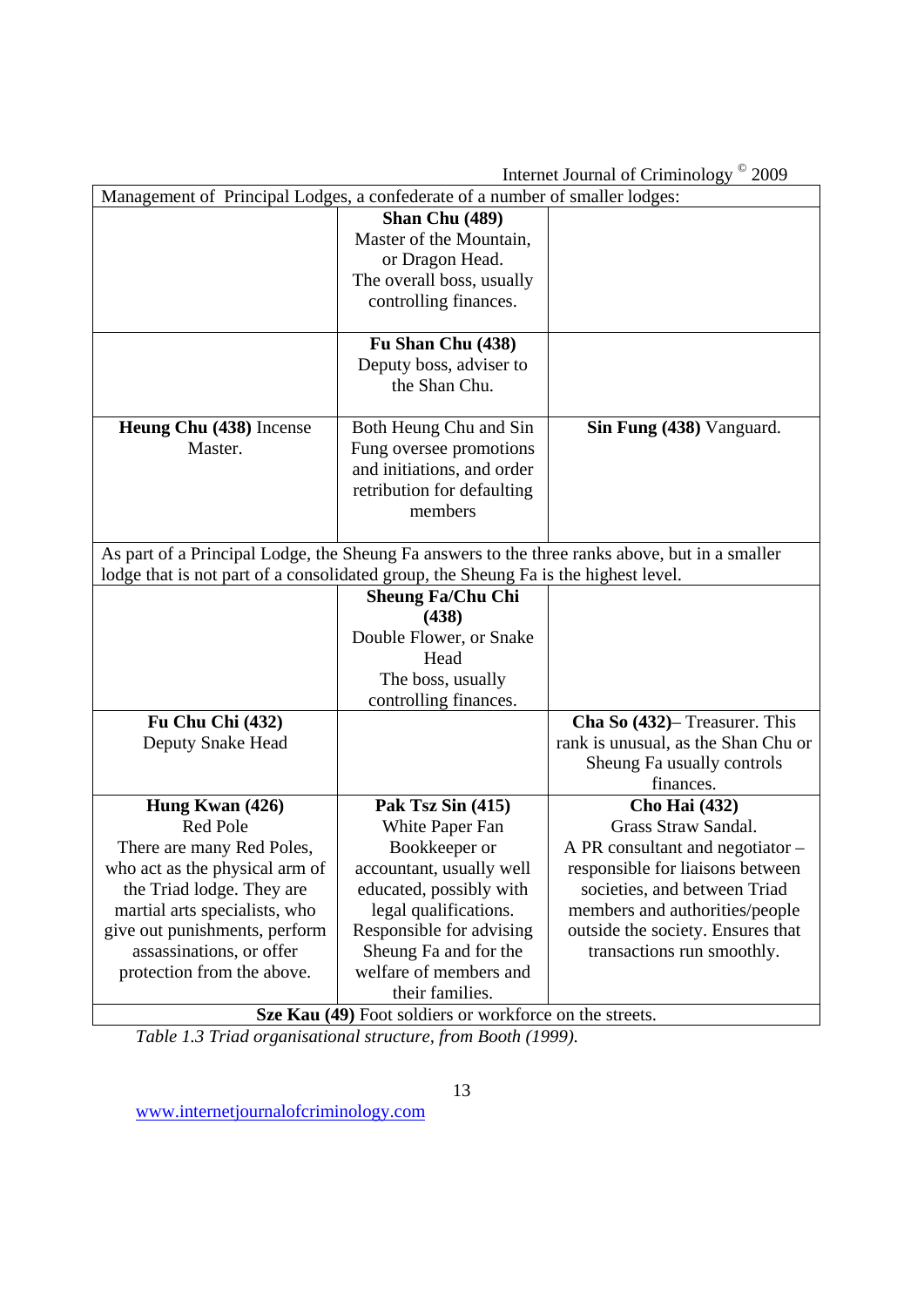The numerical codes next to the titles of each Triad office bearer in table 1.3 represent the numerological rank, with each one signifying a different level of responsibility (Booth, 1999).

It is apparent from Tables 1.1, 1.2 and 1.3 that the Calabrian and Sicilian Mafias share their complicated pyramidal structures with the Triads, with all three organisations having prescribed job titles and roles within the group, and clear stratification of power and responsibility (Paoli, 2004), distinctly resembling that of a Weberian bureaucratic organisation or corporation.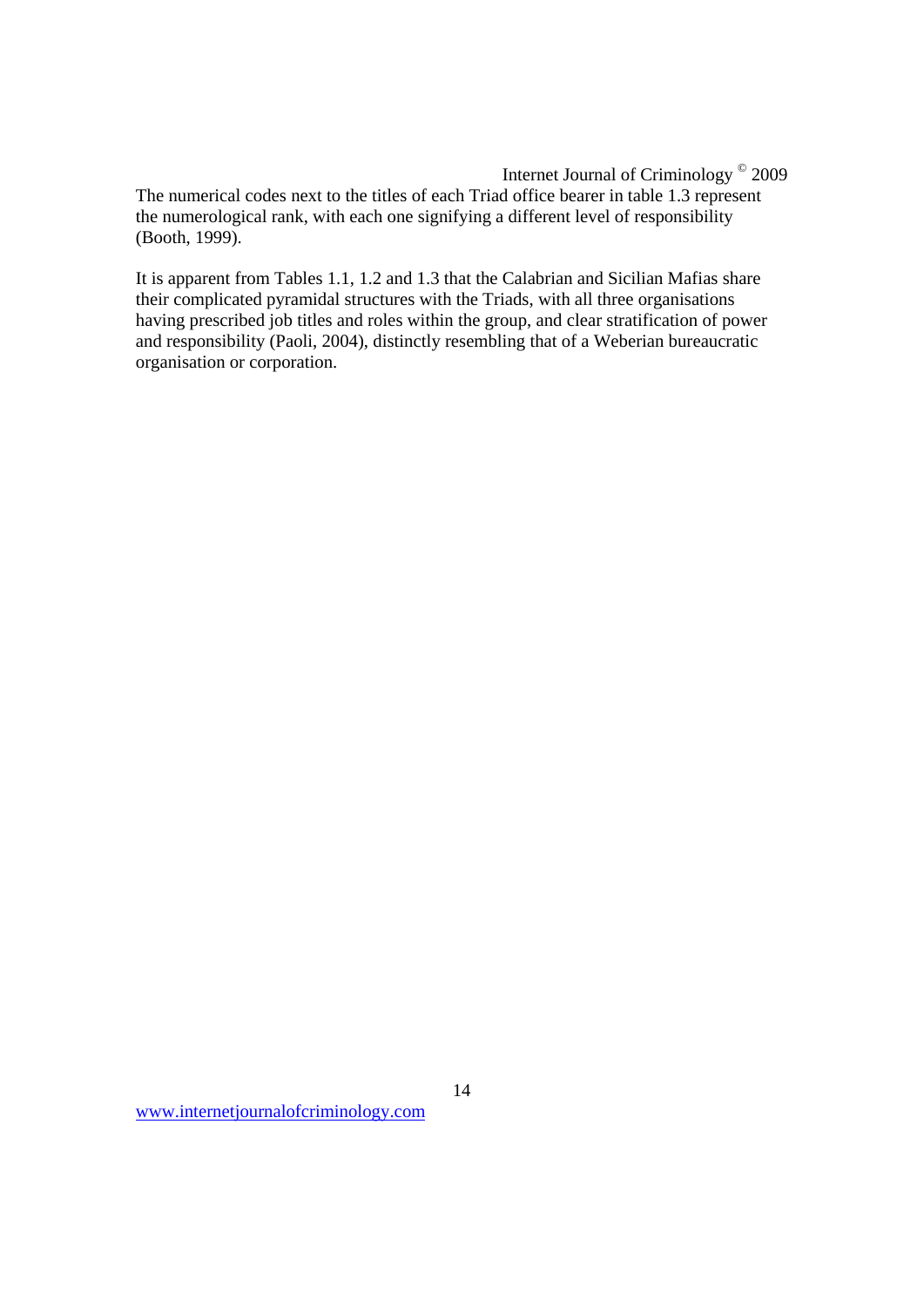## **2. Links between culture and organisations**

## *2.1 The Triads and the Italian Mafias as corporations.*

Gambetta (1993) views Cosa Nostra as, essentially a business enterprise, specialising in selling the service of private protection with the maximisation of profit as the motivation behind all of Cosa Nostra's activity, drawing direct comparisons between the mafia organisation and a legitimate business organisation such as an insurance broker. For example, he likens the initiation ritual to a trading license, the commodity or service being protection (in actual fact, extortion, because the person who is supposed to protect ends up becoming a threat), and behavioural traits of the mafia organisation such as secrecy, spying and the use of violence, as skills.

Similarly, Paoli (2004) describes the rigid organisational structures and the *"sharing of common cultural codes"* exhibited in the initiation rituals as "derived from the replication of corporate and cultural forms", and Williams, (2001) likens Triad-controlled Chinese immigrant communities in other countries to 'local subsidiaries of multinational corporations', which provides a starting point into examining the link between culture and organisational behaviour.

## **2.1.1 Hofstede's cultural Dimensions**

Hofstede (2005) identified five aspects of national cultures - termed cultural dimensions – that he quantified and compared in indices. His studies covered a large number of countries, including China and Italy. Whilst his study did not cover criminal organisations, some of the conclusions he drew may be useful as an initial venture into the cultural identities of the Triads and the Italian Mafias, based upon their nation states of origin.

The five cultural dimensions are:

#### **Power Distance (PDI)**

Highest: Malaysia – 104 Lowest: Austria - 11

The Power Distance Index represents the extent to which inequalities are tolerated and expected by the general population, mostly the less powerful. Large power distances mean that subordinates are very dependent upon bosses, younger people have great respect for elders and people in high status positions. **China** has a very large power distance index of **80**. **Italy** has a low power distance index in comparison, with **55**, but has one of the highest of the European countries, along with France.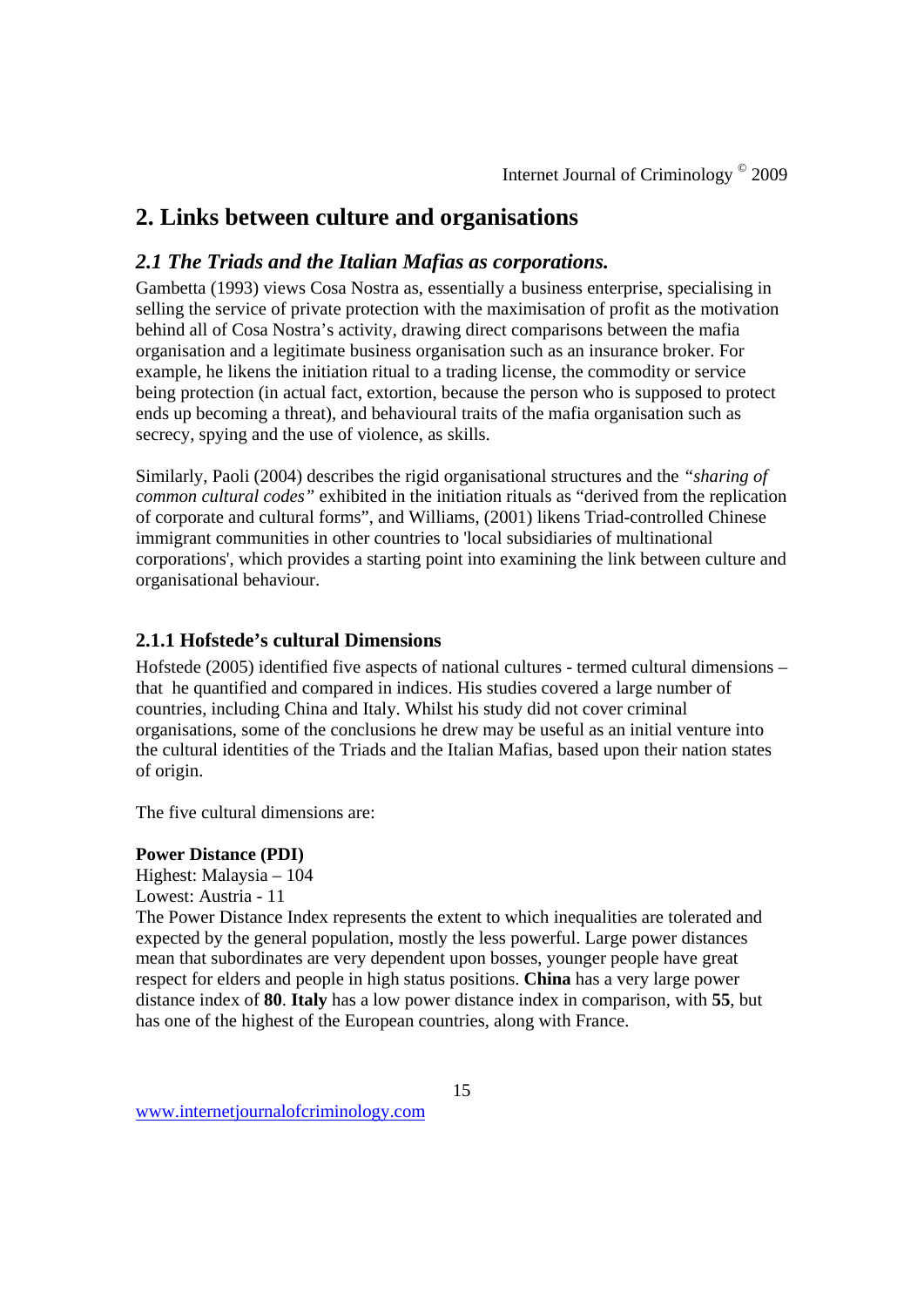#### **Uncertainty Avoidance (UAI)**

Highest: Greece - 112

Lowest: Singapore - 8

Strong uncertainty avoidance would indicate a society that relies on very structured bureaucratic organisations and many rules to control employees and citizens, with a low level of trust in governing institutions. Weak uncertainty avoidance suggests a society that has a greater level of trust in governments and authorities, requiring fewer structures and rules. **Italy** exhibits a very strong UAI of **75**, whereas **China** has a weak UAI of **30**.

## **Individualism (IDV)**

Highest: United States – 91 Lowest: Guatemala – 6

This index represents the weighting towards an individualist society versus a collectivist society, with members of an individualist society focussing upon themselves and the needs of their immediate family, rather than operating as part of a cohesive extended family or community as they would in a more collectivist society, which would also tend to be fiercely patriotic. Typically, Western nations are very strongly individualist, with Eastern countries being much more collectively minded. **China** has an IDV of **20**, which is quite strongly collectivist, with **Italy** as a strongly individualist country, having a score of **76**.

## **Masculinity (MAS)**

Highest: Japan – 95 Lowest: Sweden – 5

A measure of masculinity in a society illustrates the strength of 'masculine' values in a society, which include: The importance of material possessions, power, strength , selfcentredness, competitiveness and assertiveness. The opposite of a masculine society is one which, in general, adopts the more 'feminine' values to those above, i.e. modesty and a more caring and responsible role towards other citizens. Both **Italy** and **China** exhibit strongly masculine values, with scores of **70** and **66** respectively.

## **Long Term Orientation (LTO)**

This cultural dimension was a later addition to Hofstede's original study, and is based upon the prevalence of Confucianism in the East as opposed to the West. It was only applied to twenty three countries, and although China scored the highest, with 118, Italy was not considered in the study, so this property cannot be compared.

## **2.1.2 Discussion**

Strong, stratified hierarchies are a common feature of high PDI countries, and, as both of our countries show strong hierarchies in their major criminal fraternities, it is interesting that they have such different PDI scores. Clearly there are other factors to be considered here, one of which is the Uncertainty Avoidance Index (UAI). The bureaucratic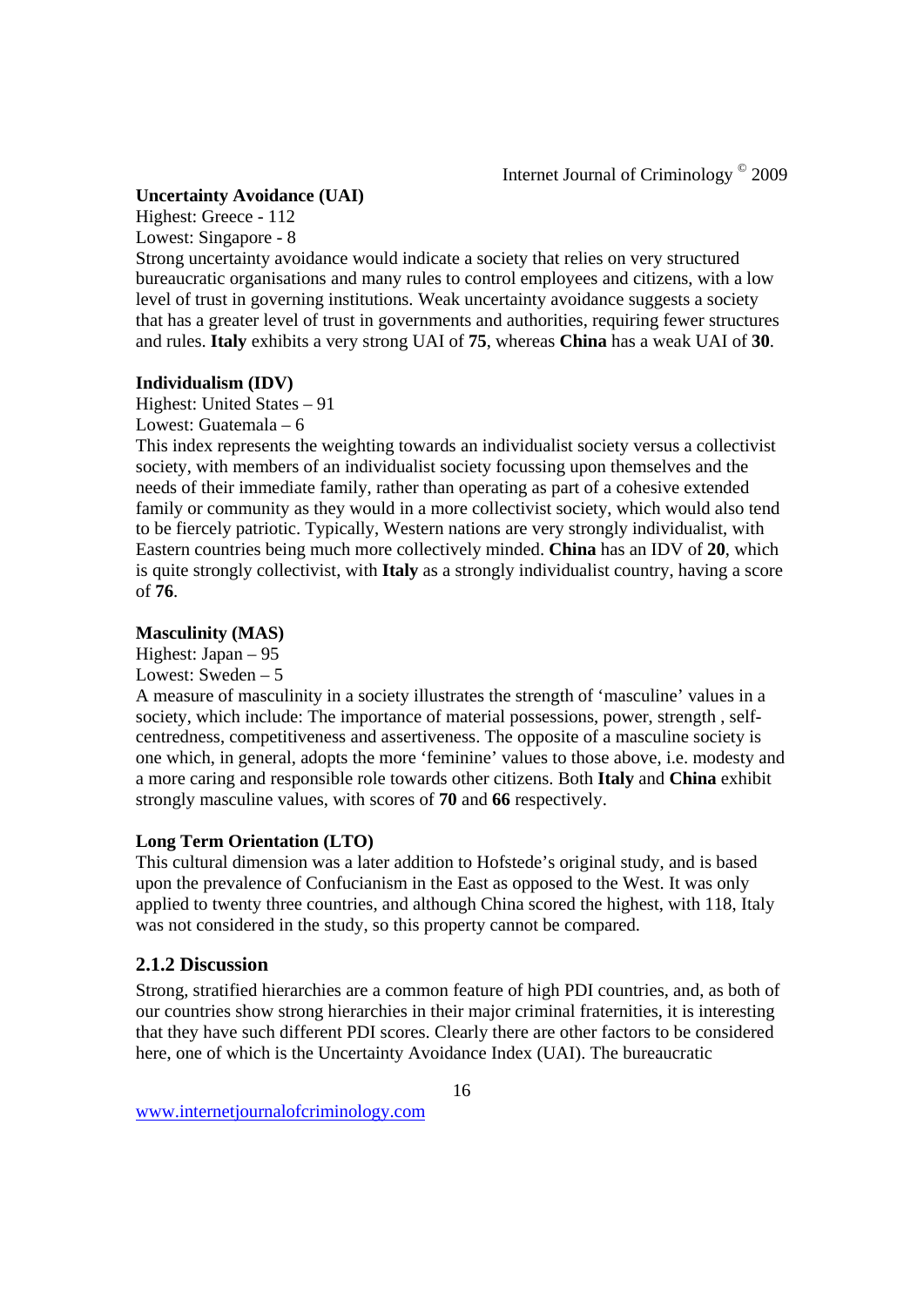organisation and strict rules of Cosa Nostra definitely show traits of a strong uncertainty avoidance, as defined by Hofstede (2005), and in many ways, the more flexible, entrepreneurial approach of the Triad groups shows the polar opposite – a weak UAI, as does the absence of formal rules within a general expectation of absolute obedience (Booth, 1999). However, the pyramidal structure and fixed career progression within the Triad clan is distinctly bureaucratic, and seems to be at odds with the weak uncertainty avoidance. It has been noted that the Mafia and the Triads both have a strong sense of collective identity (Paoli, 2004), so the high IDV score of Italy also appears to conflict.

However, Hofstede's view is that a higher level of national wealth gives a higher IDV score, and given that Italy is a developed Western capitalist country rather than an Eastern communist country on the brink of industrialisation, it is not surprising that Italy's score is higher. However, there could be a link between a stronger sense of collectivism in the Italian Mafias, and the sharp difference in wealth between the North of Italy and the South (Fukuyama, 1996, Sassoon, 1997). Other factors such as familism (Fukuyama, 1996) may also contribute to the strong collective identity. The value of patriotism in a collective society can be seen in the use of patriotic values in recruiting Triad members overseas (Williams, 2001), and was instrumental in the birth of the Triad gangs, as will be discussed later (Lintner, 2004). The masculinity scores show clear links to the values and priorities of the Italian Mafias and the Triad groups. The basic pursuit of cash profit in both cases is an obvious example of the value of material possessions, and the strong desire not just for profit but also for power and control runs parallel with the masculine values listed above (Booth, 1999, Chubb, 1996).

Upon discussion of Hofstede's cultural dimensions, it appears that applying each dimension to our two countries, although showing some clear links between individual dimensions, such as masculinity and power distance, does not show a consistent link between national cultures as Hofstede views them and the traits of the criminal organisations in those nations. Hofstede's study was, however, limited to different members of one multinational company – IBM, and although national boundaries are a useful place to start, it does not cater for the fact that there are large variations between societies within nations (clearlycultural, no date) as is particularly the case with Italy.

It is important, at this point, to highlight the fact that culture, national or otherwise, is not a static entity. The dimensions listed above, and other behavioural traits that one may associate with 'culture' have not always been the same. Hofstede (2005, p36) explains that *"societies preserve their cultural identities by passing on social rules through generations"* but these social rules are shaped and defined by social, political and economical events that have happened over the course of a society's lifetime, in short, they depend on history (Fukuyama, 1996).

Castells (2000) identifies the Itailian Mafia and the Chinese Triads as being "rooted in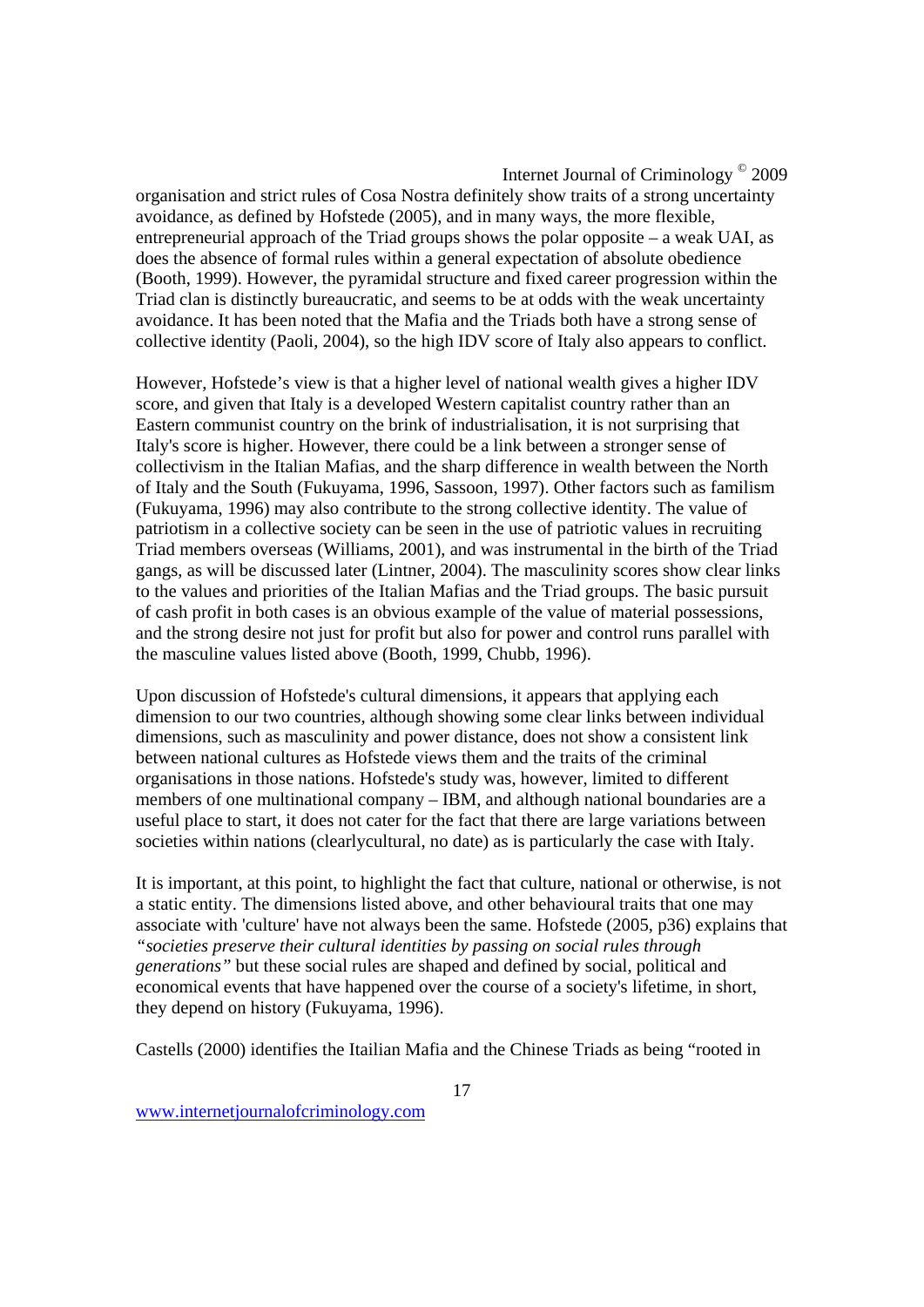history and ethnicity", and Paoli (2004) believes that it is history and culture that prevent the Italian mafias from being 'just' businesses. Both, in fact, perform far wider social roles than this, as powerful political and economic forces (Chubb, 1996 and Lintner, 2004)). But how is it that both countries have ended up with criminal organisations so deeply embedded into their political and economic systems, giving them so much power?

## *2.2 Trust and History*

Fukuyama (1996) lays the blame firmly upon what he calls 'Low Trust Societies'. Both Italy and China have an absence of what he calls 'generalised trust', which is due, in essence, to two factors – historical events that presented opportunities for the Triads and the Mafias to take control, based around a population disillusioned with and/or neglected by central rule, and the strong sense of familism in both societies.

These factors are entwined with Putnam's theory of social capital, which must first be explained before we can continue to explore Fukuyama's 'Trust' theory.

Putnam (2000), believes that an abundance of social capital in a society is what holds it together in a positive and functional way. Social capital is exchanged in various arenas, including the family, schools, social clubs and other groups, and is the recognition that people get from others within their community for their achievements, their contribution to that community and their responsibility towards other people within it. He believes that in the western world people are becoming more and more detached from each other, and social capital is dwindling. The level of trust in a society depends heavily upon the presence of social capital, and both contribute to better economic well-being within a society (Fukuyama, 1996).

Fukuyama (1996) often groups China and Italy, along with France, together into the category of low-trust societies. This, he claims, is a result of 'overcentralised political authority', which refers to a situation in which an *"absolute emperor, monarch, or state deliberately set out to eliminate competitors for power"* (p337). This is a common theme through both Italy and China's histories:

## **2.2.1 History of the Italian Mafias**

In Italy it started as far back as the  $13<sup>th</sup>$  century reign of Norman King Frederick II, who exercised the feudal system in southern Italy and Sicily, in which the peasantry were prevented from becoming autonomous (Fukuyama, 1996). The north was locally governed at this time, allowing social groups to organise themselves everywhere – the beginning of the difference in social capital from north to south.

When Musselini united the North and South in the 1860's, there was a lack of state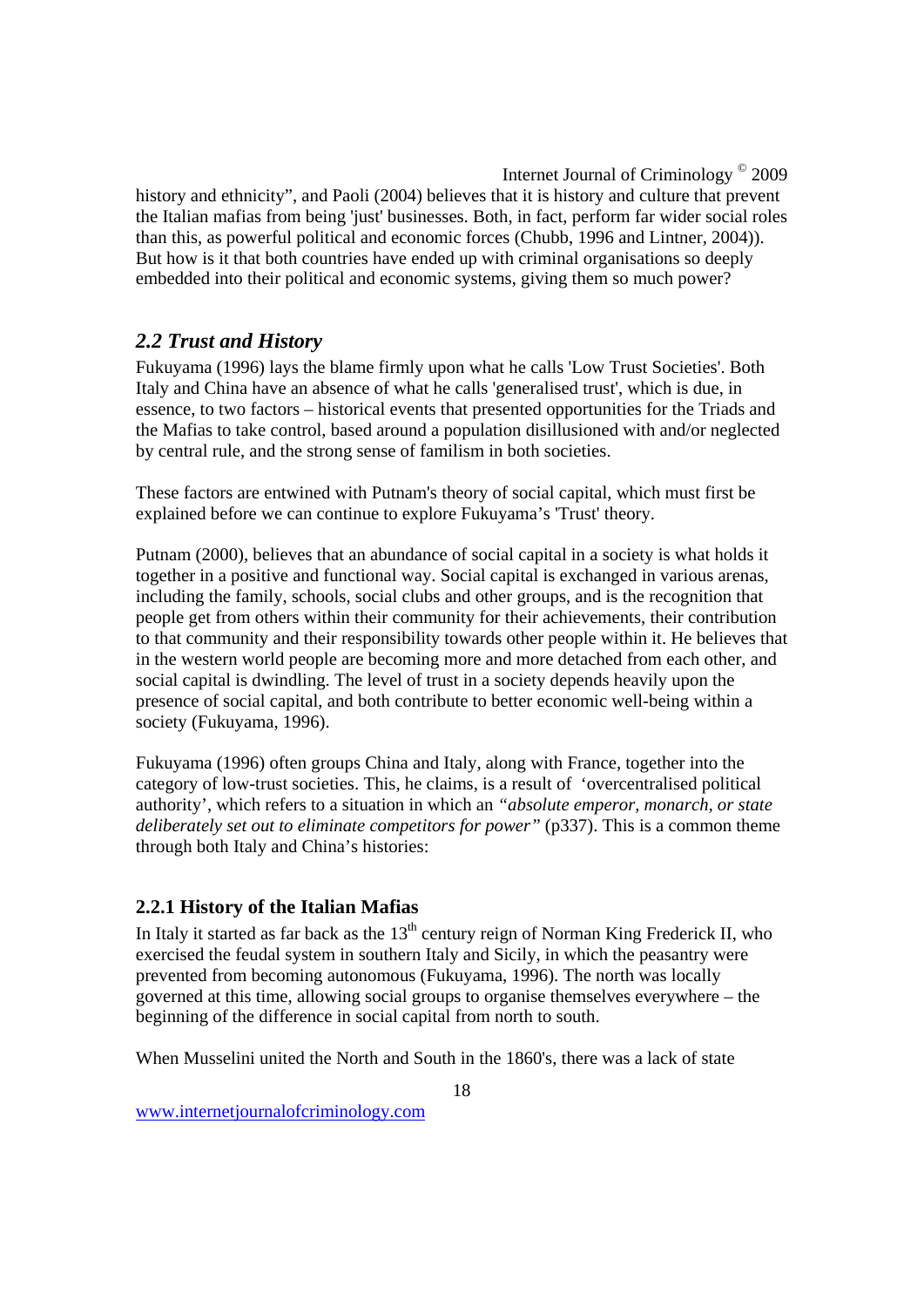replacement for the feudal system (Chubb, 1996). The lack of autonomy depleted spontaneous socialisation – the ability of people and groups to form ties outside the family – and without links to each other and wider society, social capital dwindled (Fukuyama, 1996). People have interpreted this lack of social capital as 'southern backwardness' (Sassoon, 1997 and Dickie, 2004), a genetic problem with people from southern Italy and Sicily, which served the Mafias well in their growth, as it brought with it an acceptance of the Mafia as a 'code of behaviour' of the south, and it was consequently ignored by authorities (Sassoon, 1997). Around this time, sly villagers began to control ownership of the lemon groves – Sicily's most valuable resource at that time, through the use of blackmail and violence (Dickie, 2004).

In both Sicily and Calabria the mafia grew, aiding the government with controlling the 'southern problem' whilst gaining their own political control (Williams, 2001). The persistent lack of social capital in the area due to the weakness of the state led to a greater need to gain it elsewhere, and the lack of legitimate options drew people toward the Mafia (Fukuyama, 1996). Its appeal lay in providing a sense of honour and social status – very masculine values - in a society where honour and status were largely absent, with the Mafia as the primary source of social capital (Dickie, 2004).

Mussolini's fascist government, of the early  $20<sup>th</sup>$  century, succeeded in restricting the activities of the Mafia somewhat, through the use of counter-violence, but the Mafias then allied themselves with the new Christian Democrats (CDC) instead, in the post-war era, during which time they entered the international heroin trade, using state money earmarked for social improvements to the South..

The Mafia were only ackowledged by outsiders, including authorities, as a criminal fraternity, in the 1970s, when Tommaso Buscetta confessed to Judge Giovanni Falcone (Dickie, 2004). It was only in the 1980s that it became a crime to be a member of the organisation or engage in mafia activity, by which point the mafia were firmly embedded into the system (Paoli, 2004).

The underlying theme, through all of this, is that the state governance was not consistent from north to south in Italy at any point, and the experience of the feudal regime had left southern Italy with a distinct lack of trust in the state, but a desperate need for guidance, which was not helped by the general absence of state and social institutions after unification, and then overcompensation during the fascist era. Through this hot-and-cold pattern of state authority, the South developed its own local authority – the Mafias.

## **2.2.2. History of the Chinese Triads**

The history of the Chinese Triads starts as far back as the 9th century AD, and is more violent than that of Italy, with countless violent conflicts and mass executions. The first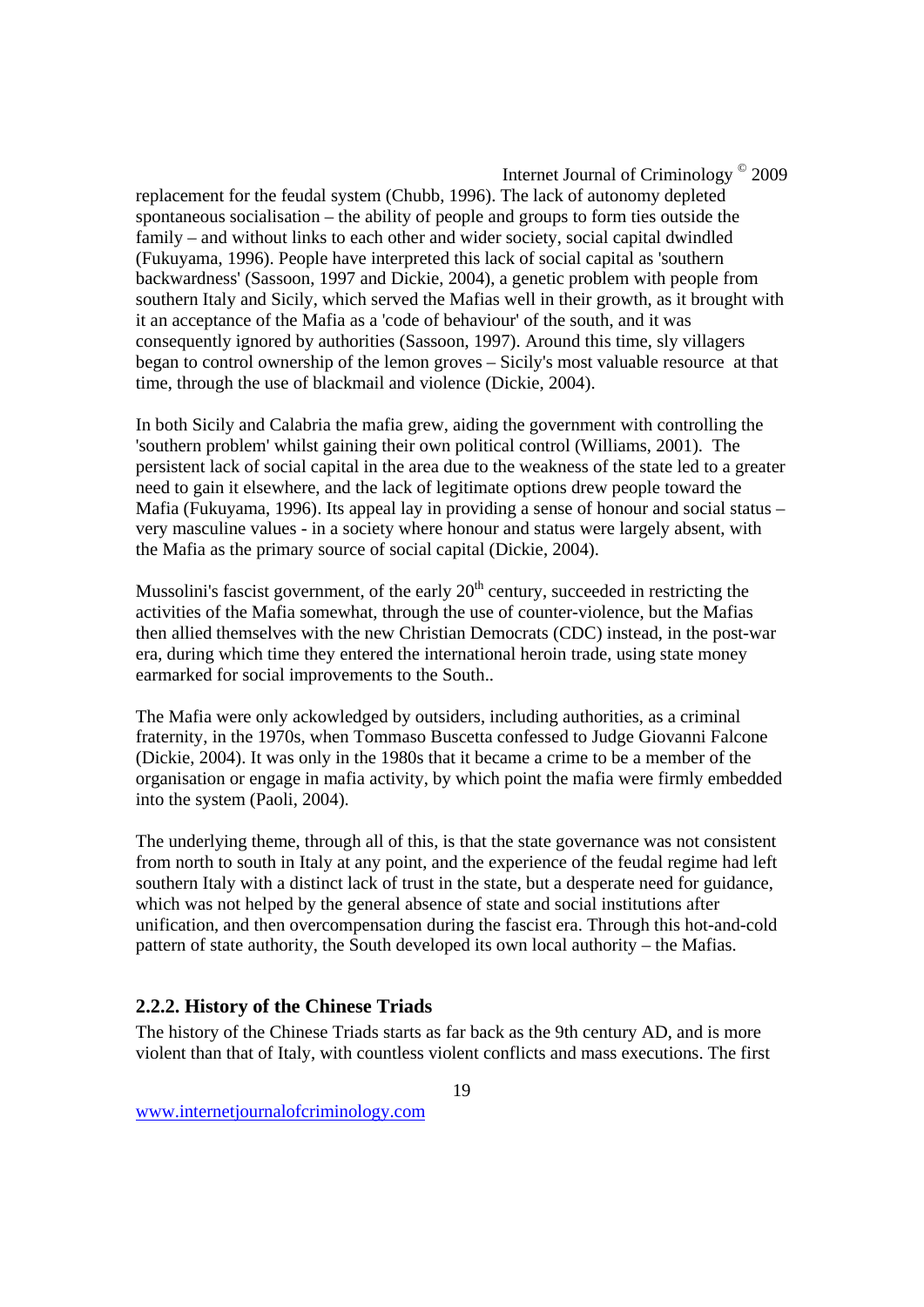known Chinese secret society was the Chih Mei: The Red Eyebrows, in the Shangdong province. By the 14th century, patriotism became the foundation for a new secret society – the Pah Lien, or White Lotus Society (Booth, 1999) to overthrow the then Mongolian rulers.

During the Q'ing dynasty – a long period of foreign rule, all secret societies were banned, as was any religious practise, with the punishment of execution. Behaving in such an aggressive way fuelled desires for the native Chinese Ming dynasty to return, forming bonds between societies with their rituals and secret identification methods, and turning them into vehicles for insurgency (Booth, 1999). This was also the birth of strong patriotism.

The White Lotus Society and the T'ien-Ti Hui (Heaven and Earth Society), the first Triad-like organisations, operated mainly in the Fujian and Guangdong provinces in the late 17th century. These societies, and many others across China, were set up as mutual aid organisations for people from the same villages to seek solidarity and support under the persecution of the Q'ing dynasty. In the 18th century, they became a political movement, establishing their goals as: "the furtherance of religious belief and practice, the encouragement of Chinese nationalism and… Fan q'ing fuk ming: 'Overthrow the O'ing – restore the Ming'" (Booth, 1999, p10) and it is this phrase that united and motivated the some 3600 Triad groups that spawned from the T'ien-Ti Hui.

Wherever authority was weak, the Triads took over, particularly in overseas Chinese communities such as Singapore and Penang, (Lintner, 2004). They became responsible for public order, with self-made courts. In China, government officials joined because they were dissatisfied with their meagre earnings, and saw the secret societies as ways to make more money. Throughout Chinese history, the only certain way to gain status and recognition was to become a mandarin, but examinations were difficult and selection was biased, driving many disillusioned, well educated people into the Triads (Booth, 1999). They appealed to every human need – spiritual fulfilment, belonging, security, and ultimately, the accumulation of wealth (Booth, 1999). But the political cause was lost after the formation of the People's Republic of China in 1911, and even before this the Triads' most emphatic victories ended in looting and pillaging, and Triads were firmly involved in the opium trade at the major ports by this time.

The beginning of high level Triad government influence began with Sun Yat-sen, who ruled from 1921 until his death in 1925. He was a previous revolutionary, and Triad member. Later, in the 1930s, the government used the notorious Green Gang to police the streets of Shanghai and control trade unions. (Lintner, 2004), and the 14k group were set up with the secret police in the 1940s to try to fight communists. However, the communists came to power in 1949 with Mao Zedong, who managed to stamp out a lot of Triad activity by banning religious practices and Confucian family obligations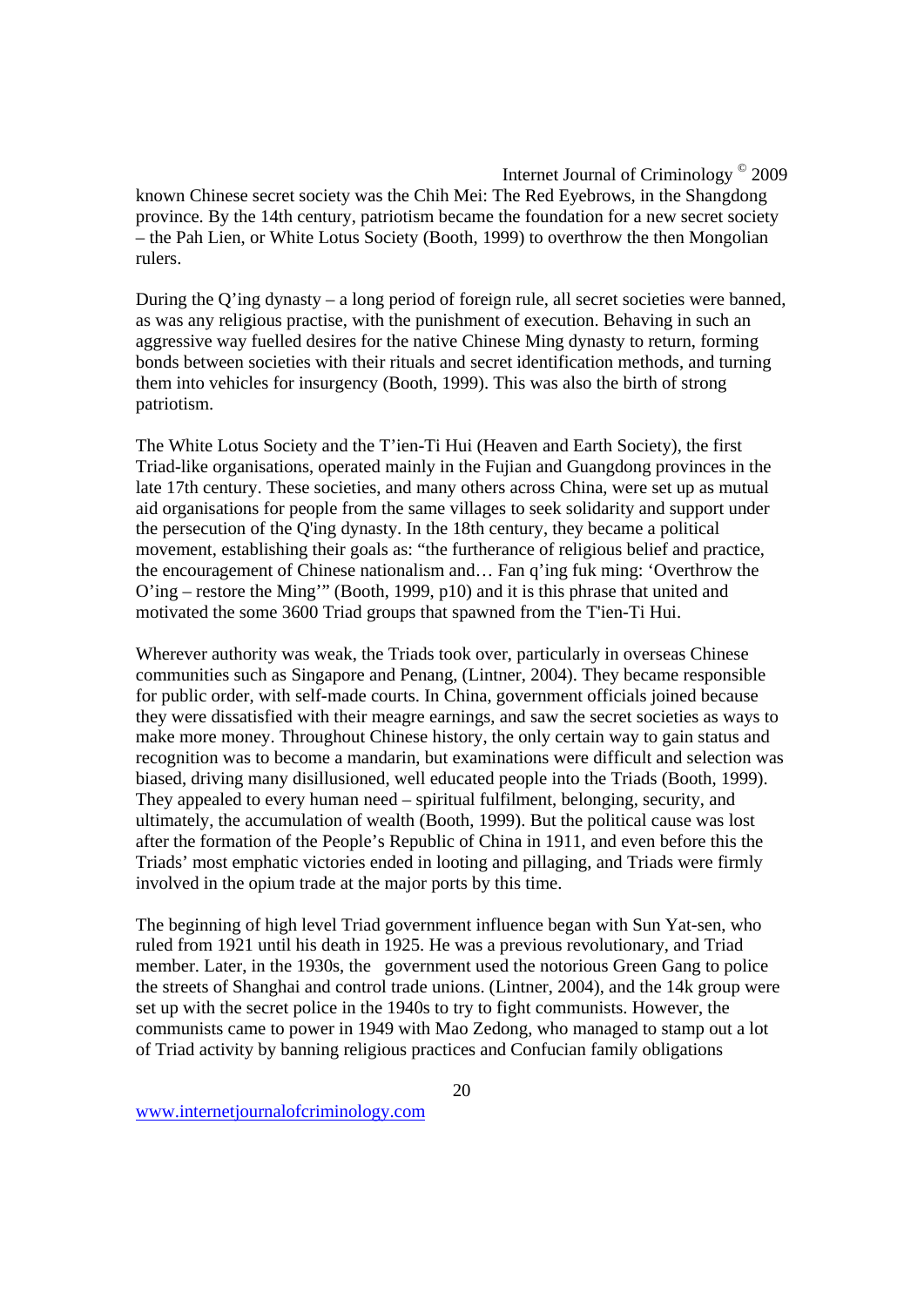(Williams, 2001).

But Mao's successor, Deng Xiaoping, had hinted since 1984 that there were links between the Triads, now residing mainly in Hong Kong, and the Chinese secret service, saying that some Triads were 'good' and 'patriotic' (Lintner, 2004). In 1997, when Hong Kong was returned to Chinese rule from British, the Triads were virtually welcomed home by the Chinese government, with a chief government official, Tao Siju, issuing a public statement in 1993 inviting the Triads to do business in China as long as they were 'patriotic' (Lintner, 2004). Since then, the Triads have been allowed to run various illegal businesses such as protection rackets and gambling, as long as they maintained order on the streets and eliminated most petty crime (Lintner, 2004).

China's underlying theme seems to be centred around oppression from the state, rather than its absence, as in southern Italy's case. At each point, the ruling body tried to stamp out religious practices by force, but being foreign rulers, did nothing to offer any sense of national pride or togetherness, simply driving the secret societies further underground, thus encouraging their illegal and violent activities, and if anything, increasing their appeal to the disillusioned Chinese professionals.

## *2.3 Familism and Confucianism*

In familistic societies such as China and Italy, large extended families in (also known as kinship and 'lineages' in China) provide the basis for the development of business organisations, which in the presence of spontaneous sociability, results in networked family businesses functioning very effectively (Fukuyama, 1996). However, there is often a major distrust of anyone outside the family, which limits opportunities to make business ties that could enhance the business, and many Chinese and Italian businesses have failed to grow into large corporations or to compete in the international sphere. In the absence of extended family ties, or an alternative social group, fierce rivalry and violence occurs (Fukuyama, 1996). This in turn makes spontaneous sociability even harder.

Confucianism is the ancient religion of the Eastern countries, and it is based upon absolute loyalty and duty to the family. Confucianism is more influential than Taoism or Buddhism in Chinese society. The duty to your family is far more important than any other duty, including to the state. There is a lifelong obligation of xiao – filial piety – to always do as the parents say, support them in old age, worship their spirits once they are dead, and keep family line alive (Fukuyama, 1996). The definition of 'family' is not just the immediate relatives, but often includes five generations living very close together, like Italian extended families. Fukuyama likens the familism that is embedded in Italian society, to the Confucianism of the East, with corporate organisations in both countries having their identities almost completely based upon family ties.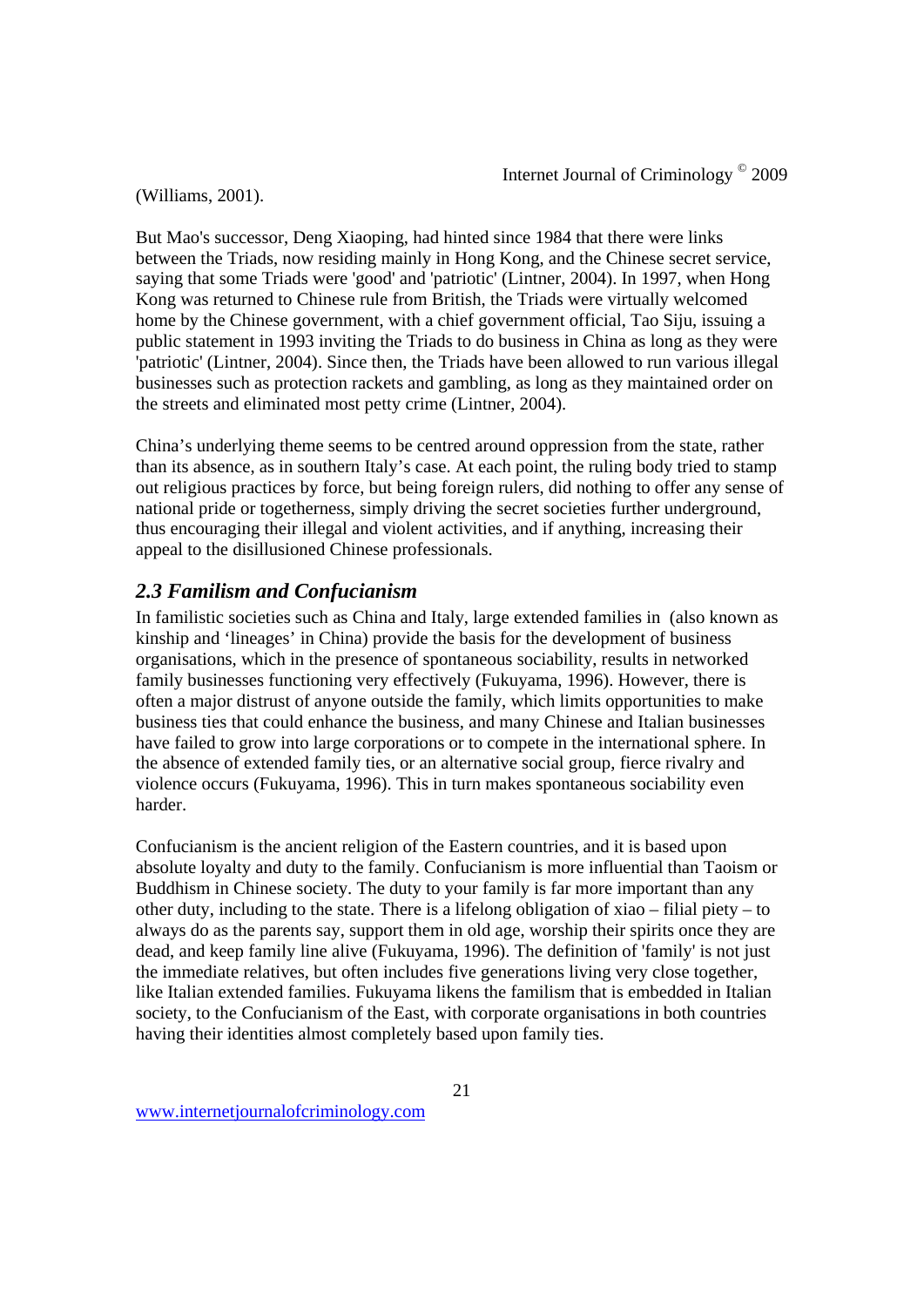The notorious Italian extended family ties, though, are much weaker in the South, making it likely that a social identity will be sought elsewhere, in the form of a pseudo-family, which is also useful in maintaining loyalty and secrecy: *"The blood oaths taken by members of Cosa Nostra serve as surrogate kinship bonds that allow criminals to trust one another in situations in which betrayal is very tempting"*. (Fukuyama, 1996, p337) This plays into the lack of trust in non-family members that is inherent to Italian, particularly Southern Italian culture, as a result of the feudal era. Furthermore, the hierarchical structures of the Mafias and the Triads are directly comparable to patriarchal family stuctures, and in such strongly familistic societies as Italy and China, it is unsurprising that the criminal groups chose to organise themselves in this way.

But familism in China does not resemble the South of Italy, which is nuclear and introspective - it is more similar to the central Italy region which is so successful economically, suggesting that the strong sense of family values based on Confucianism, although a key contributor to internal loyalty within Triad clans, was not in absence in China, as it was in Southern Italy. In China's case, it was the lack of trust in governing institutions and the lack of social capital in state institutions during the violent power struggles of all of the phases in China's history described above, that provided the niche into which the Triads could step, and their use of violence was legitimised by the example from the state (Hofstede, 2005).

The combination of a lack of trust, the need for social capital and status, and overly strong familism, in different quantities, was the ultimate recipe for state-embedded organised crime in these two countries, generating strong cultural traits, such as Chinese patriotism and Italian family loyalty within the Triads, Cosa Nostra and La 'Ndrangheta. The offer of appearing to uphold strong family values and honourable behaviour in the form of family loyalty plays into the social values held dear to Italian and Chinese people, that were left unsatisfied by state or social institutions.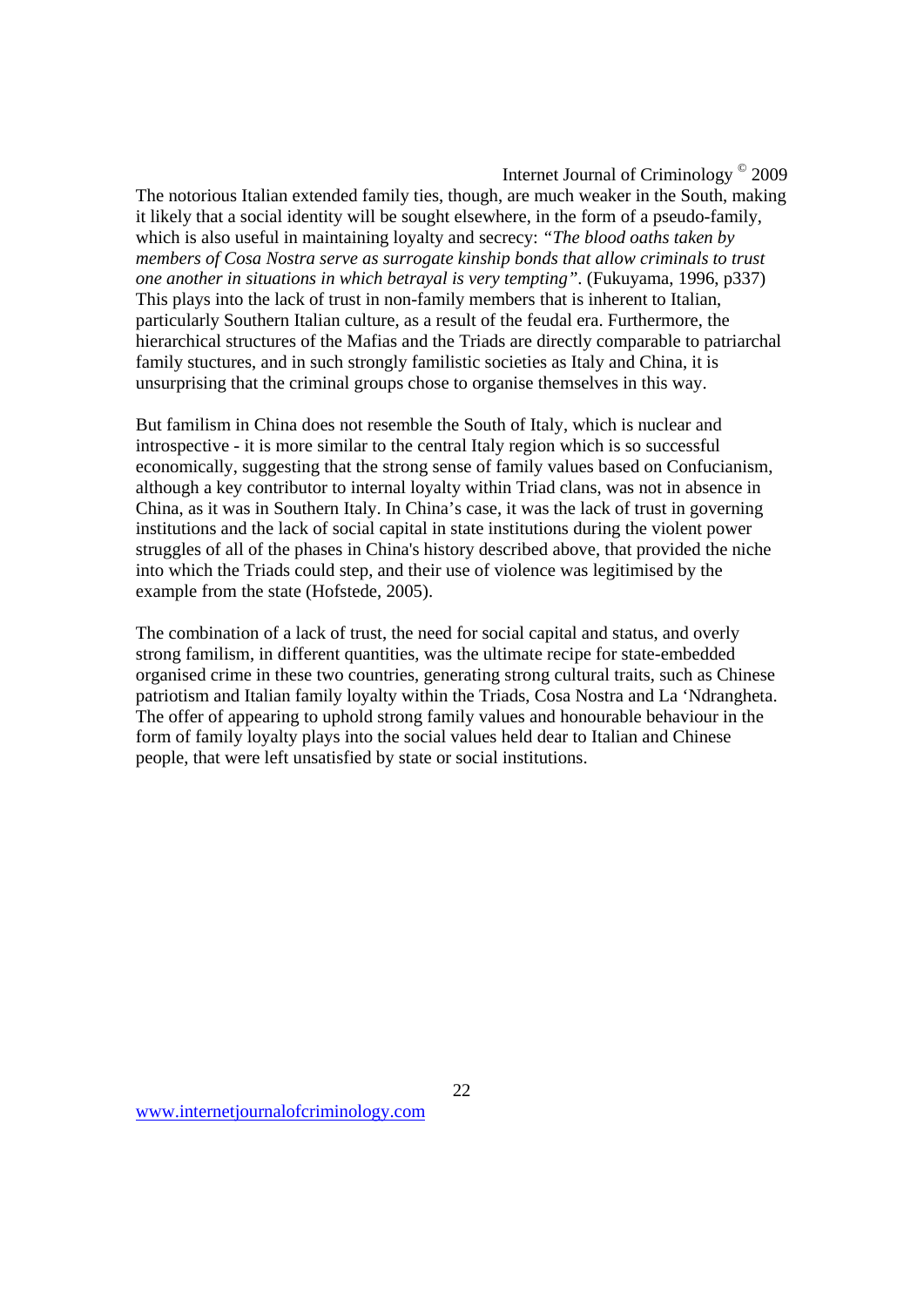## **3. The Triads and Italian Mafias in Transnational Crime**

In this new compressed world, in which many nations have culturally diverse populations, the cultural identity of the groups within these populations has become increasingly important, rather than diluted. Habits, mannerisms and values that are dictated by the cultural origins of a society, often bounded by a nation state, become their 'trademarks' in the business and economic world, in which international transactions are now commonplace (Hofstede, 2005). These cultural attributes, however, are not only applicable to legitimate businesses, but also apply in the sphere of internationally organised crime (Castells, 2000).

This global marketplace for illicit goods and services has already posed interesting challenges for the Chinese Triads and the Italian mafias. The style of business is now more entrepreneurial and the networks are flexible, with loose ties that are broken and made according to the next business proposition (Castells, 2000)

Although there have long been triad groups operating in various major cities all over the world, they have often operated mainly within their own ethnic circles, with little interference with the indigenous populations (Lintner, 2004 and Chow, 2003). With groups dotted around the globe in such a fashion, they are in an ideal position to enter these international markets. In the last decade, the Triads have been able to make use of their geographically diverse locations, having illegally smuggled Chinese people into cities across the world during the 1990's, in anticipation of the return of Hong Kong to British rule (Castells, 2000). The triads' weak uncertainty avoidance and entrepreneurial style has continued, abandoning some of their traditional structure (Lintner, 2004) and creating independent protection rackets in each international 'Chinatown'. They avoid conflict with indigenous police through legitimate business facades and by eliminating most random petty crime within their communities (Lintner, 2002), whilst simultaneously making themselves available for business from almost any sector of the illegal market, including the sex trade. Recruiting within isolated immigrant communities is easy, creating international bases for their people smuggling and heroin trafficking routes (Schloenhardt, 2001). It is this flexibility that is key to survival in transnational organised crime (Castells, 2000).

Cosa Nostra and 'Ndrangheta, though, may struggle to compete in the new international illegal markets in Europe (Paoli, 2004). Since the unification of Europe there has been an influx of migrants into the North of Italy, bringing a variety of ethnic criminal groups, some even more brutal than the old-school Triads, Yakuza and Italian Mafias, and new contraband or illegal products (Galeotti, 2004). These groups are quick-profit motivated, and disinterested in exercising any kind of political or economic power over anyone (Paoli, 2004). Coupled with the involvement of non-mafia native Italians who are more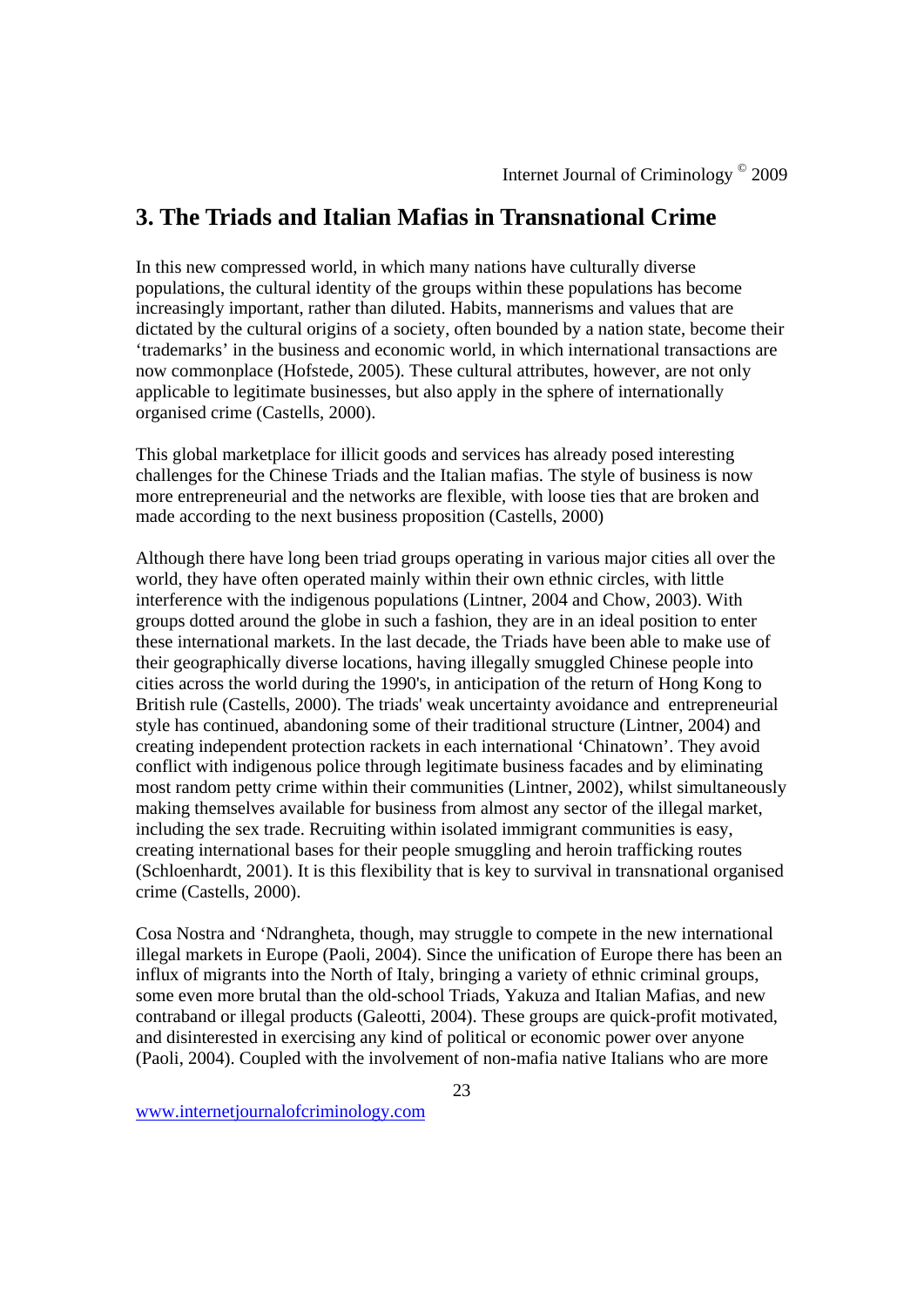trusting of outsiders, (Dickie, 2004), the bureacractic Mafiosi face stiff competition. For example, a Triad group capitalised upon their preferential geographical location in northern Italy to steal a large share in the heroin smuggling trade from the Southernbased Cosa Nostra and 'Ndrangheta (Paoli, 2004), because they had an easier route to the Middle East, where the opium was turned into morphine and heroin (Sassoon, 1997). Undoubtedly, the rule preventing members from settling their families outside of Sicily has had an influence upon this (Paoli, 2004).

Cosa Nostra, with their characteristically low-trust exclusivity, are beginning to rely ever more heavily upon collusion with local government politicians to keep their income flowing: entrepreneurial activity does not quite fit into their strong collective identity, and their distrust of non-Sicilians may contribute to a lack of knowledge about newer illegal markets, such as gold, radioactive waste, nuclear weapons, and so on (Paoli, 2004). During the 1980's, through the investigations of Judge Falcone, the police began to arrest and prosecute an increasing number of mafiosi, which the (then) capo di tutti capi – 'boss of bosses' - Toto Riina decided to counteract with a series of brutal murders, including that of Falcone, his assistant, his wife and their bodyguards, with two huge car bombs in 1992 (Dickie, 2004). Since these very public murders, government collusion has been less accepted by the Italian public (Dickie, 2004), indicating an increasing level of generalised trust and state-based social capital in Southern Italy, leaving the Mafias with a problem. Their dependency upon public funds and political support could be their Achilles heel and the authorities are well aware of it (Paoli, 2004). Furthermore, Cosa Nostra's strict rules that have in the past helped to maintain cohesion and trust could now be hindering their progress in other ways, for example, the prohibition of any involvement in prostitution prevents them from entering one of the biggest and fastest growing markets in the criminal world – people trafficking for the sex trade (Paoli, 2004 and BBC World Service, 2002). La'Ndrangheta maybe able to keep up a little more, though, as they have much fewer rules and already operate in a more flexible way than Cosa Nostra. However, unlike the Triads, they are very limited in location as very few members have settled elsewhere, although some have been found in Poland and Canada (La Sorte, 2004).

The absence of effective state authority in the Italian south seems to be waning, whereas in China collusion with the government still seems to be fairly widely accepted (Lintner, 2002), and is even on the increase (Williams, 1995), with apparent values of strong patriotism and honour still playing important roles in gaining acceptance. China is also, through the process of industrialisation, on the cusp of becoming an enormous economic power globally, affording the illegal organisations connected to it an infinite number of opportunities to piggy-back onto legal trade and make vast quantities of money (Chow, 2003 and Williams, 1995).

But Castells (2000) believes that clear cultural identities will, in fact, be a vital tool in the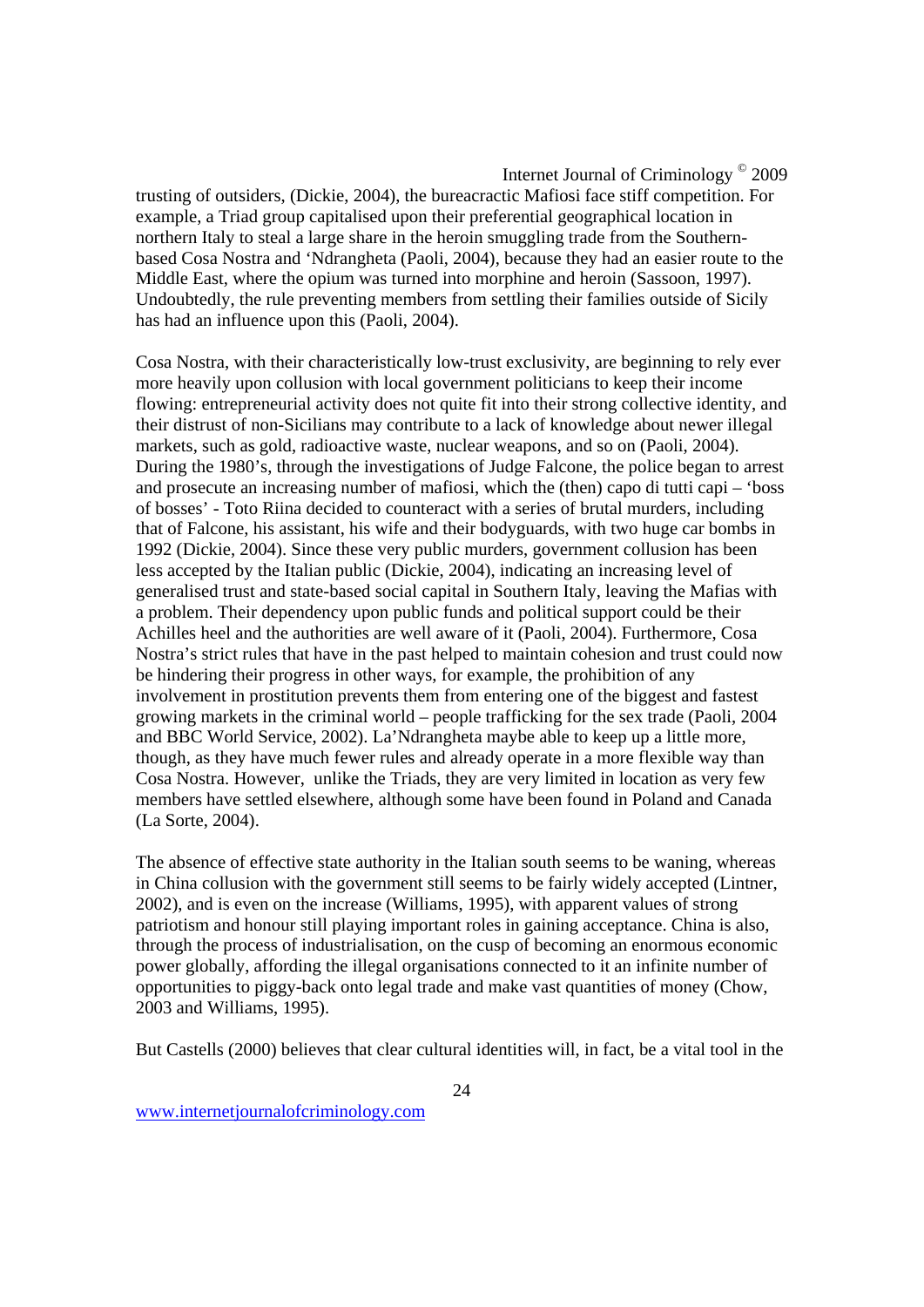global criminal network, in commanding respect and marking territory from other gangs, and he believes that the key to all successful transnationally organised crime lies in collusion with corrupt state officials, not just the Italian Mafias. Furthermore, the various organisations must co-operate with one another, as well as compete, in order to evade police and keep their operations secret (Castells, 2000), so it would be unwise for newer organisations such as the Chechen drug cartels and other Eastern block groups to repeatedly cross the Italians and Sicilians, given their strong links to the stock market and well established trade in South American narcotics (Galeotti, 2004). These ties were formed using those hierarchies and rules that give the Mafia its strong collective identity and internal loyalty, so these attricutes should not be dismissed too readily as hindrances in the new transnational criminal marketplace.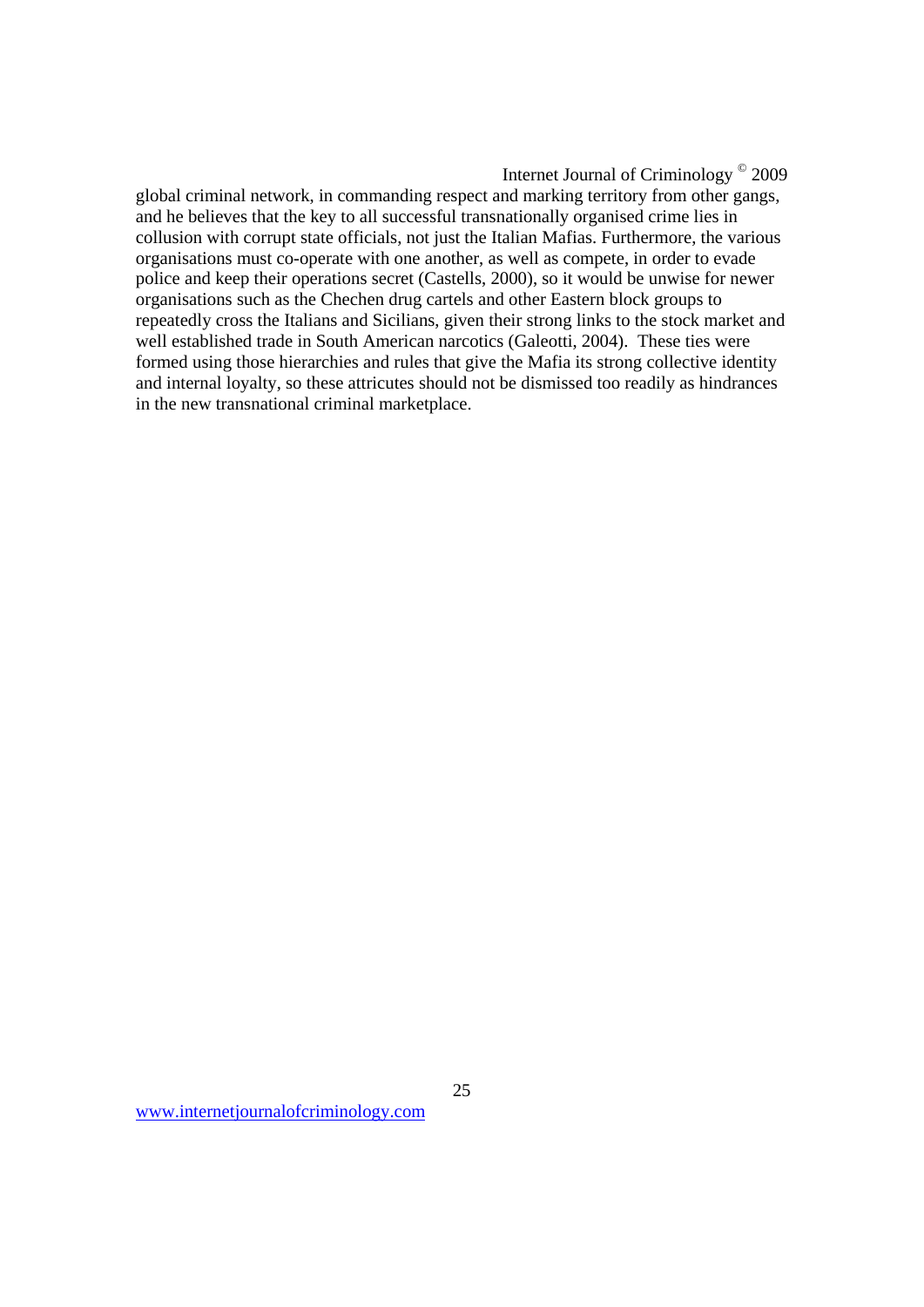## **4. Conclusion**

There are definite links between aspects of the national cultures of China and Italy and the behaviour of the major criminal organisations within those nations, which are similar - in some ways - to the links between national culture and organisational behaviour in legitimate organisations as described by Hofstede (2005), such as strong masculine values in both countries but different levels uncertainty avoidance. However, these links are not enough, to explain the importance of family loyalty, Confucian values and the acceptance of strong hierarchical structures within the Chinese Triads and the Italian Mafias. These characteristics are generated by a series of shared political and social events over the course of a country's history, such as violent conflict in China between natives and non-natives for overall power, and the unification of Italy leaving the Italian south with little or no state presence, leading to an absence of social capital, and generalised trust. The Italian Mafias and Chinese Triads provide an exchange in social capital and sense of collective identity that the state has historically not provided, and this has enabled them both to gain a worrying level of power and control over their governing states, breeding further success and power.

In the sphere of transnational organised crime, the strong cultural identities that the Chinese Triads and the Italian Mafias exhibit, coupled with their longevity and historical reputations, are of great importance in retaining a collective identity in the face of competition, and in stamping an illicit trademark upon their illicit business transactions. However, in the criminal world of the Information Age where industries such as narcotics and people smuggling are booming, these two age-old traditional organisations meet with competition from newer, more loosely organised groups with much less focus upon power and identity. The use of extreme violence is now commonplace, and there are groups who are more brutal than the Triads and the Mafia. The Chinese Triads appear better placed to cope with the new style of organising crime, embracing entrepreneurial activity and flexible international networking, whilst continuing to collude with their governments. The Mafias, on the other hand, particularly Cosa Nostra, despite wellestablished avenues into the international stock markets and a firm place in the international heroin trade, are suffering a little from their low-trust characteristics. They may still be able to use their position as one of the most revered criminal organisations in the world, but without substantial support from corrupt state personnel, they may find themselves in a cruel paradox – the cultural identity that spawned their success may contribute to their eventual downfall.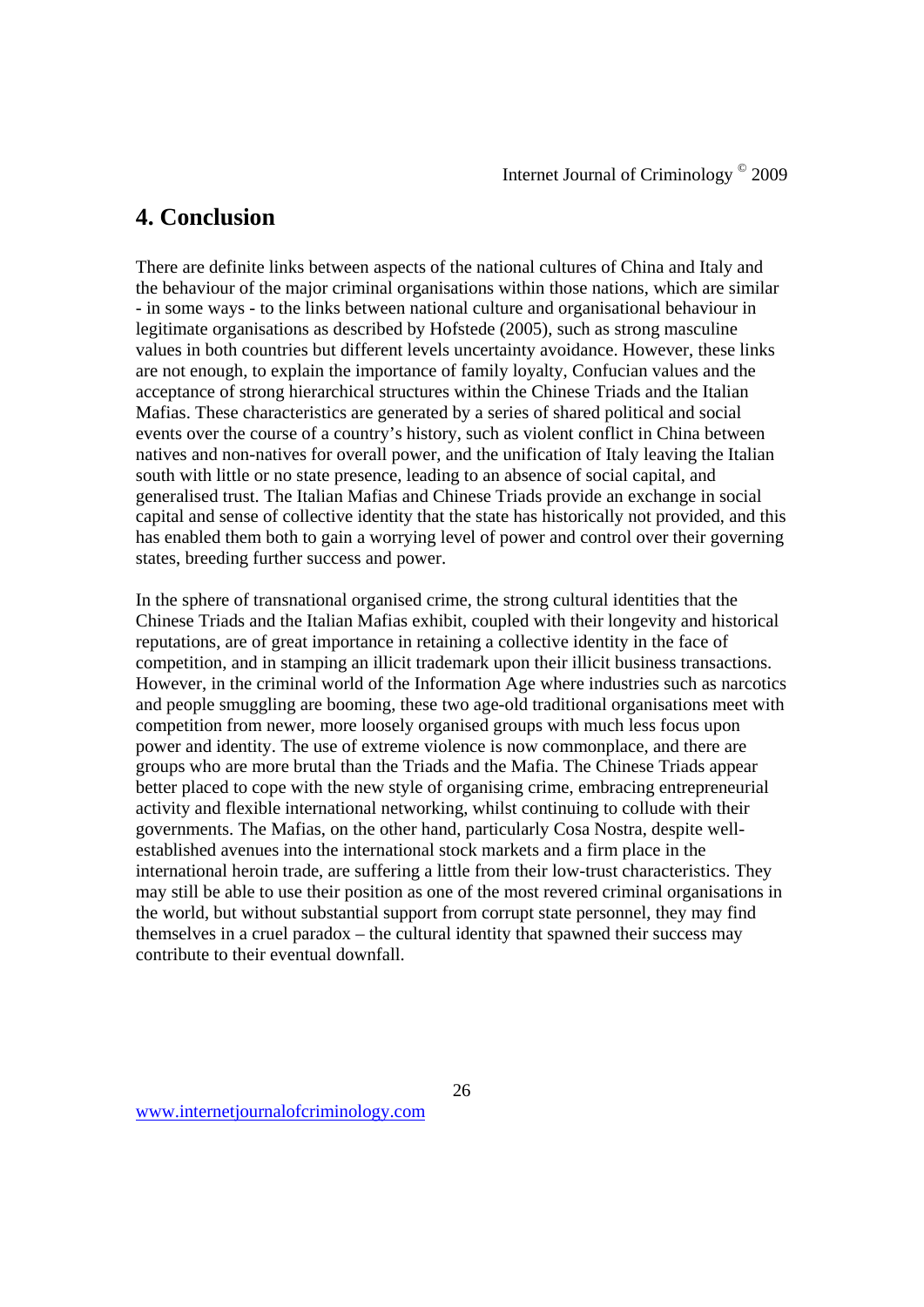### **References:**

BBC World Service (2002) Global Crime Report, from http://www.bbc.co.uk/worldservice/programmes/global\_crime\_report/investigation/

BBC (2001) Chinese Media Spotlight Triad Menace from http://news.bbc.co.uk/1/hi/world/monitoring/media\_reports/1182231.stm

Block, A & Chambliss, W (1981) *Organizing Crime* Elsevier, New York.

Booth (1999) *The Dragon Syndicates: The Global Phenomenon of the Triads,* Carroll & Graf, New York

Castells, M (2000) The Perverse Connection: the Global Criminal Economy, Chapter 3, pp166-205 in *End of Millennium 2nd Edition*, Blackwell, Oxford.

Chubb, J (1996) Review Essay: The Mafia, the market and the state in Italy and Russia, in *Journal of Modern Italian Studies, Vol 1 Issue 2*, pp 273-291

Chow, D.C.K (2003) 'Organised Crime, Local Protectionism, and the trade in counterfeit goods in China' *China Economic Review, Issue 14,* pp473-484

ClearlyCultural, (no date) Geert Hofstede's Cultural Dimensions, from http://www.clearlycultural.com/geert-hofstede-cultural-dimensions/

Cressey, D.R. (1972) *Criminal Organization: Its Elementary Forms,* Heinemann, London

Dickie, John (2004) *Cosa Nostra: A history of the Sicilian Mafia,* Palgrave McMillan, New York

Dunnage, J (2002) *Twentieth Century Italy: A Social History*, Langman, Harlow

Fukuyama, F (1996) *Trust: The Social Virtues and the Creation of Prosperity*, Free Press, New York

Galeotti, M (2004) 'Introduction: Global crime today.' *Global Crime, Vol 6, issue 1,*  pp1-7*.*

Gambetta, Diego (1993) *The Sicilian Mafia: The Business of Private Protection,*  London, Harvard University Press